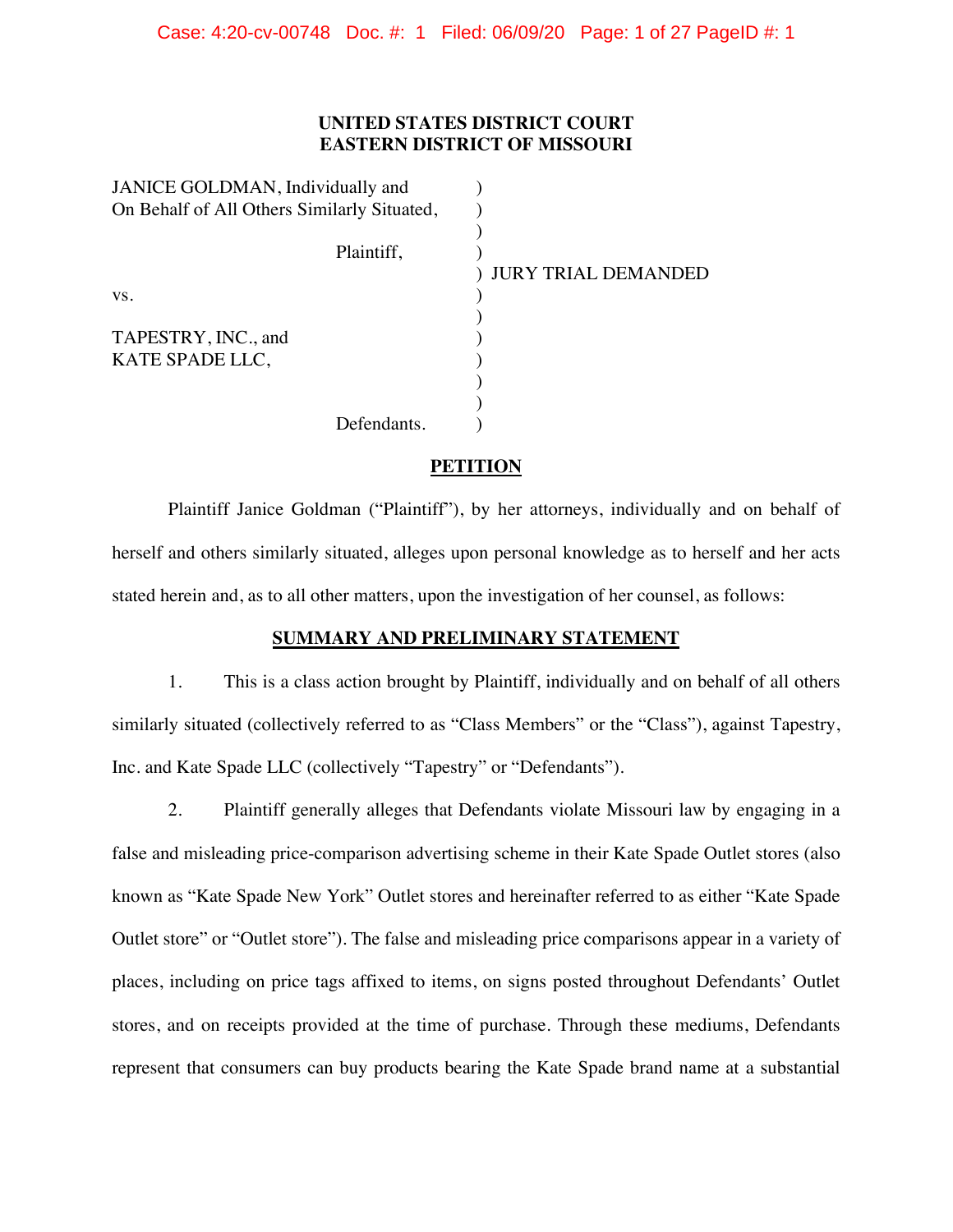### Case: 4:20-cv-00748 Doc. #: 1 Filed: 06/09/20 Page: 2 of 27 PageID #: 2

discount from their normal price. In reality, the advertised sales, discounts, and percentages off are illusory and fictitious because, in violation of Missouri law, the advertised higher comparison prices are not actual or bona fide recent former prices of the same or materially similar Kate Spade branded products. Rather, the higher advertised comparison prices are either wholly fictitious, with no basis in fact, or they relate to materially different (and higher quality) Kate Spade products sold in locations other than Outlet Stores, such as Kate Spade high-end retail stores, specialty shops and large department stores. In other words, the Kate Spade products sold in Defendants' Outlet stores are manufactured specifically for, and sold exclusively at, the Outlet stores. And, they are materially different from, and inferior to (in terms of manufacturing cost, quality, grade, materials, and workmanship), Kate Spade branded products sold in high-end retail stores. In sum, Defendants have not sold substantial quantities of the lower-quality products offered in their Outlet stores at the higher advertised comparison prices in the recent past, nor have they offered to sell such products at those higher comparison prices for a reasonable and substantial period of time preceding the advertised discounts. As a result, Plaintiff and the Class have not received the benefit of the bargain (in terms of the higher valued products) that Defendants promised them because the products that they purchased from Defendants' Outlet stores do not have the higher value and worth that Defendants represent they have through their false and misleading higher price comparisons.

3. The Federal Trade Commission ("FTC") describes false former pricing schemes, similar in all material respects to the scheme employed by Defendants, as deceptive:

> One of the most commonly used forms of bargain advertising is to offer a reduction from the advertiser's own former price for an article. If the former price is the actual, bona fide price at which the article was offered to the public on a regular basis for a reasonably substantial period of time, it provides a legitimate basis for the advertising of a price comparison. Where the former price is genuine, the bargain being advertised is a true one. If, on the other hand, the former price being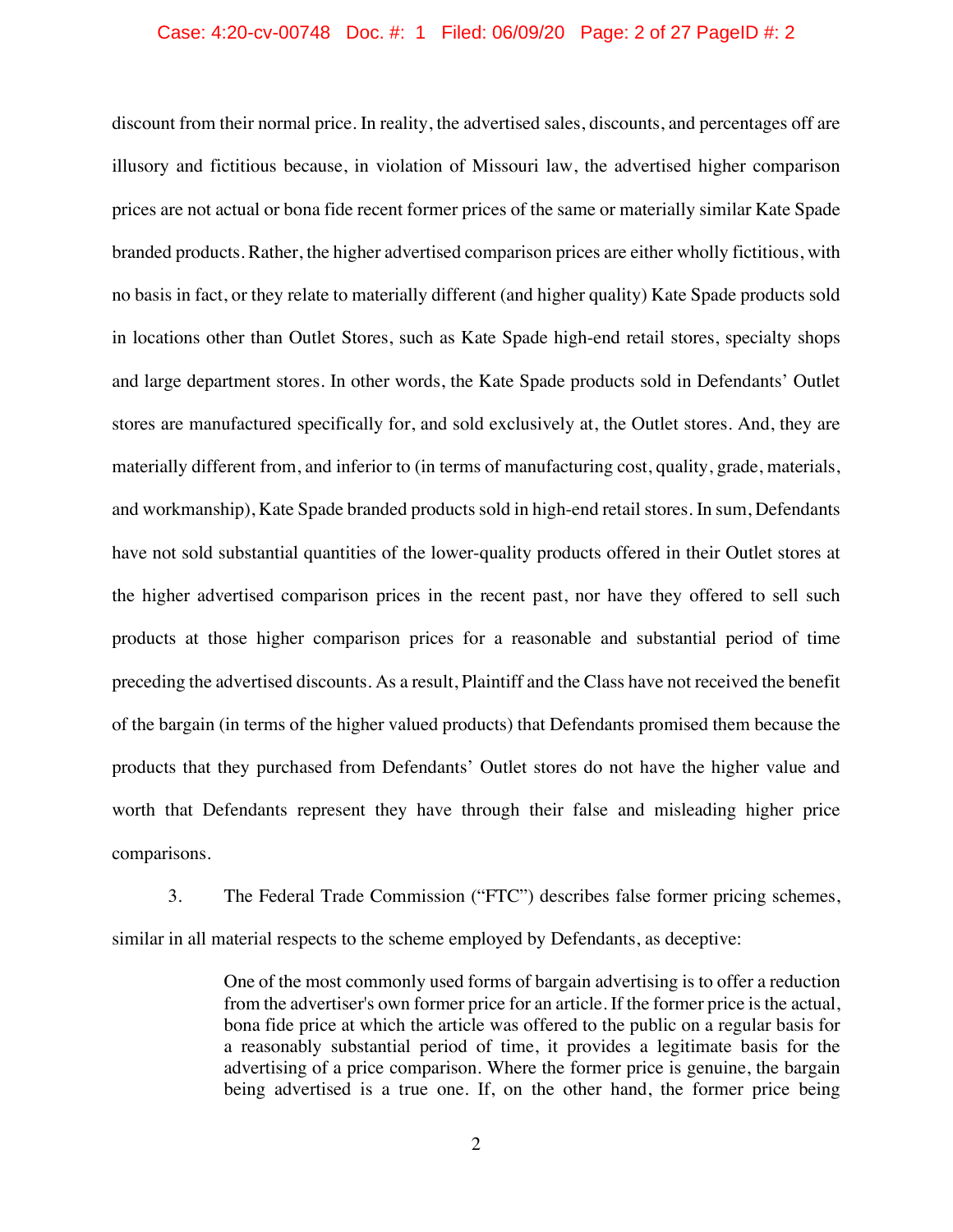advertised is not bona fide but fictitious—for example, where an artificial, inflated price was established for the purpose of enabling the subsequent offer of a large reduction—the "bargain" being advertised is a false one; the purchaser is not receiving the unusual value he expects.

16 C.F.R. § 233.1(a).

4. Missouri law explicitly forbids the false and misleading price comparisons that Defendants engage in. It prohibits a seller from advertising price comparisons unless the comparative price is actual, bona fide and not illusory or fictitious; and is

- A price at which reasonably substantial sales of the product were made to the public by the seller in the regular course of business, and on a regular basis during a reasonably substantial period of time in the immediate, recent period preceding the advertisement; or
- x A price at which the product was openly and actively offered for sale to the public by the seller in the regular course of the seller's business, and on a regular basis during a reasonably substantial period of the time in the immediate, recent period preceding the advertisement.

15 CSR 60-7.060(2).

5. Missouri law also prohibits a seller from implying any price discount unless "the reduction is, in fact, from a bona fide regular price in effect immediately prior to the advertisement." 15 CSR 60-7.050(1)(A). It also prohibits a seller from advertising a price comparison when the product being advertised materially differs in composition, grade or quality, style or design, model, name or brand, kind or variety from a comparative product. 15 CSR 60- 7.060(1). And, it requires that a seller disclose the basis of a comparative price *unless* the price comparison is to the seller's own former price in compliance with 15 CSR 60-7.060(2). 15 CSR 60-7.060(8).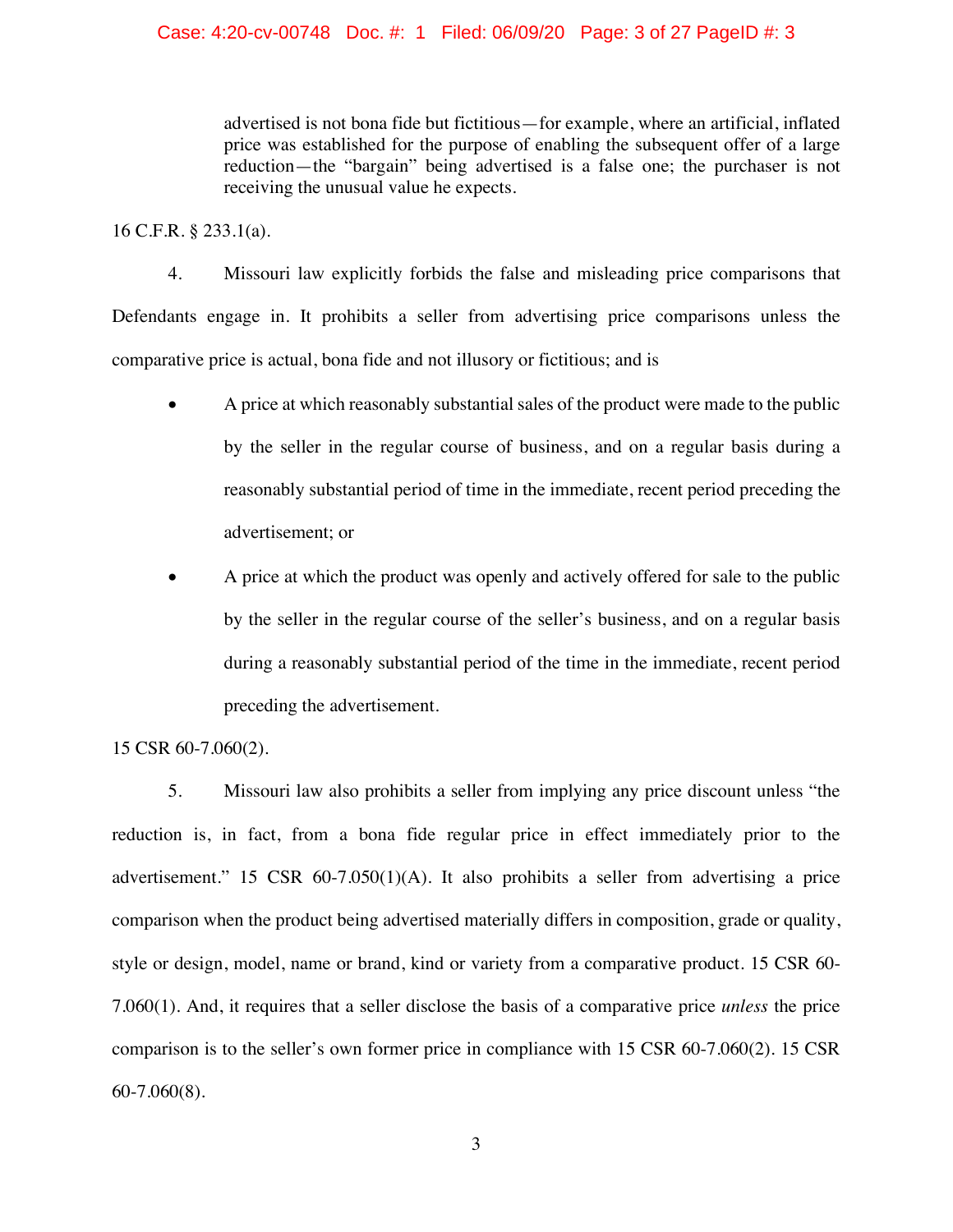### Case: 4:20-cv-00748 Doc. #: 1 Filed: 06/09/20 Page: 4 of 27 PageID #: 4

6. These laws exist because it is well known that false price comparisons are an effective way to sell products that consumers would not otherwise buy, to sell more products than consumers would normally purchase, or to sell products at higher prices than would otherwise occur absent the false price comparison. Indeed, numerous studies show that consumers are much more likely to purchase an item if they are told that it is being offered at a price that is less than the price at which the seller recently sold the product. In other words, consumers are more likely to purchase an item if they think an item is worth more than what they are being asked to pay for it. *See, e.g.,* Dhruv Grewal & Larry D. Compeau, Comparative Price Advertising: Informative or Deceptive?, 11 J. of Pub. Pol'y & Mktg. 52, 55 (Spring 1992) ("[b]y creating an impression of savings, the presence of a higher reference price enhances [consumers'] perceived value and willingness to buy [a] product."); *see also* Compeau & Grewal, in Comparative Price Advertising: Believe It Or Not, J. of Consumer Affairs, Vol. 36, No. 2, at 287 (Winter 2002) (noting that "decades of research support the conclusion that advertised reference prices do indeed enhance consumers' perceptions of the value of the deal," and concluding that "[c]onsumers are influenced by comparison prices even when the stated reference prices are implausibly high."); Joan Lindsey-Mullikin & Ross D. Petty, Marketing Tactics Discouraging Price Search: Deception and Competition, 64 J. of Bus. Research 67 (January 2011) (concluding that "[r]eference price ads strongly influence consumer perceptions of value"); Praveen K. Kopalle & Joan Lindsey-Mullikin, The Impact of External Reference Price On Consumer Price Expectations, 79 J. of Retailing 225 (2003) (concluding that "research has shown that retailer-supplied reference prices clearly enhance buyers' perceptions of value" and "have a significant impact on consumer purchasing decisions."); Dr. Jerry B. Gotlieb & Dr. Cyndy Thomas Fitzgerald, An Investigation Into the Effects of Advertised Reference Prices On the Price Consumers Are Willing To Pay For the Product, 6 J. of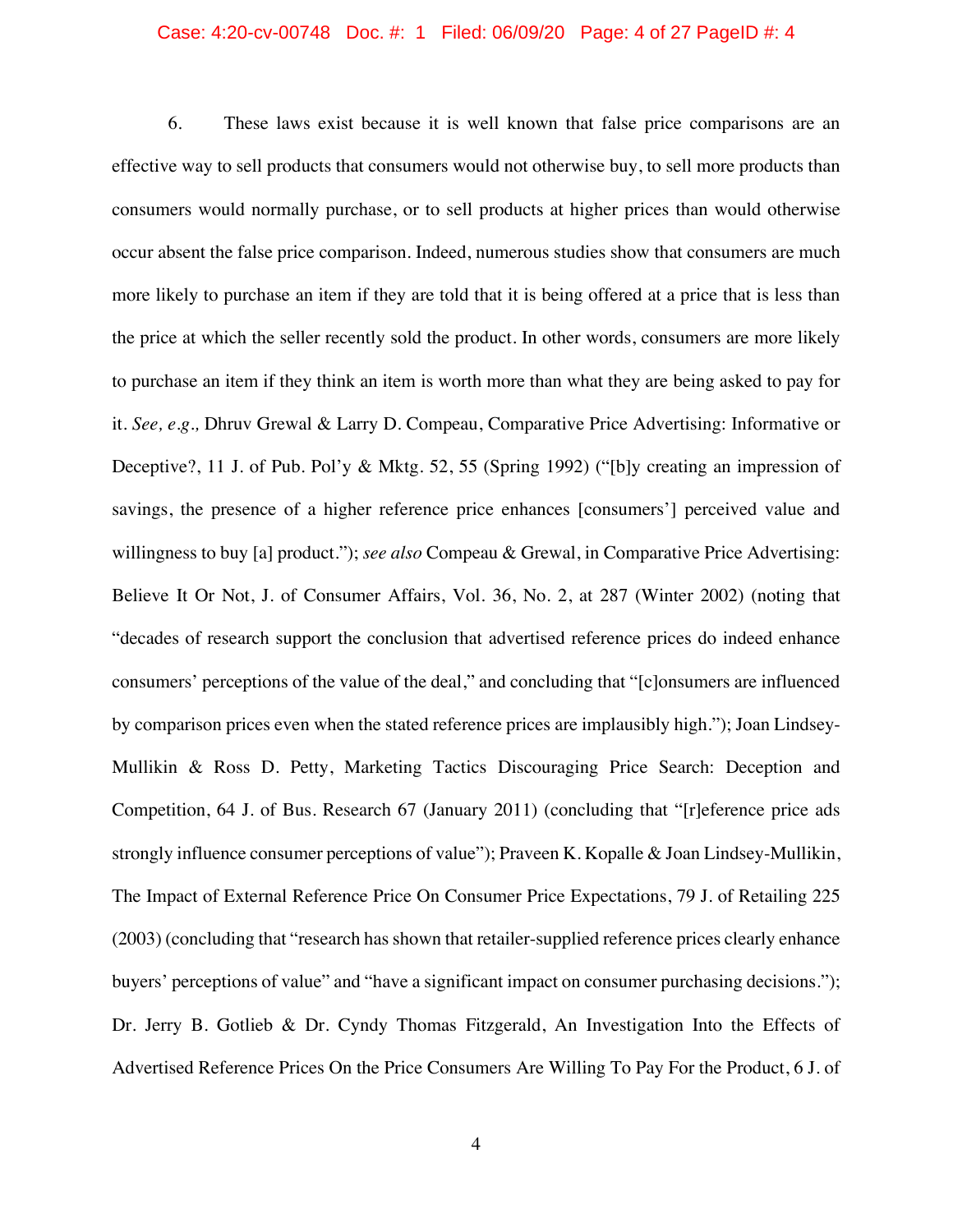### Case: 4:20-cv-00748 Doc. #: 1 Filed: 06/09/20 Page: 5 of 27 PageID #: 5

App'd Bus. Res. 1 (1990) (concluding that "consumers are likely to be misled into a willingness to pay a higher price for a product simply because the product has a higher reference price.")

7. As alleged herein, Defendants have routinely and systematically violated Missouri's prohibition against false price comparisons, and Plaintiff and members of the proposed Class (as defined below) were exposed to and suffered damages as a result of Defendants' false price comparisons when they purchased merchandise from Defendants' Kate Spade Outlet stores. Specifically, Plaintiff and the Class did not receive items worth the higher advertised comparison prices and, therefore, did not receive the benefit of the bargain that Defendants advertised they would receive through its use of misleading and fictitious comparison prices. Instead, Plaintiff and members of the Class received items of lesser value than what Defendants advertised and promised them, while Defendants were unjustly enriched by selling products in higher quantities and/or at higher prices, than they otherwise would be able to sell absent the false price-comparison advertising scheme.

### **PARTIES**

8. Plaintiff Janice Goldman is and was at all relevant times herein a natural person and resident of Chesterfield, Missouri. During the proposed Class Period (defined below), Plaintiff bought multiple products for personal, family or household purposes from Defendants' Kate Spade Outlet store located in Missouri.

9. Defendant Tapestry, Inc., ("Tapestry") previously known as Coach, Inc., is incorporated in Maryland and maintains its principal place of business at 10 Hudson Yards, New York, New York, 10001. In 2018, Tapestry acquired Kate Spade & Company. Plaintiff is informed and believes and thereon alleges that Defendant Tapestry is licensed to and does business in the State of Missouri.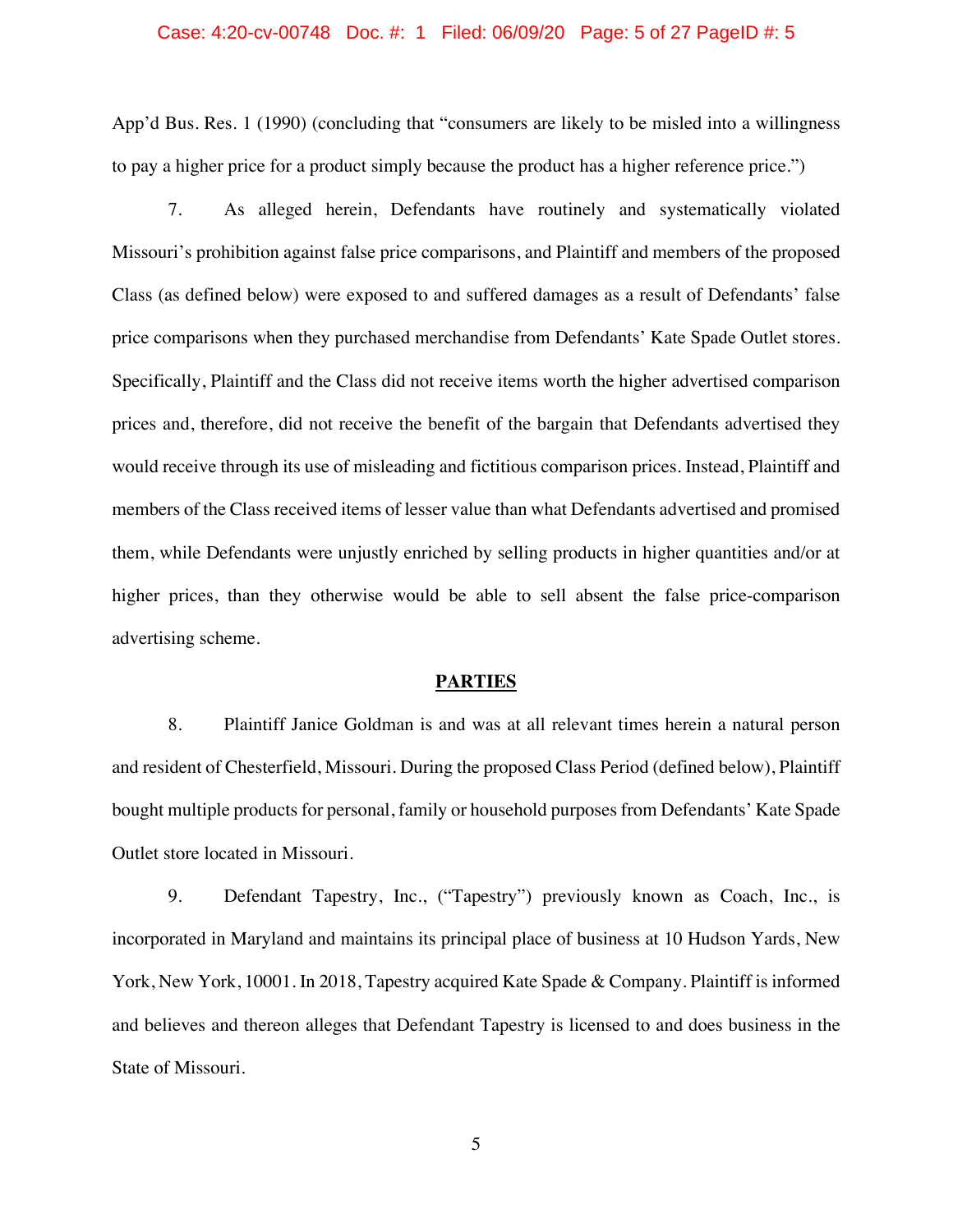### Case: 4:20-cv-00748 Doc. #: 1 Filed: 06/09/20 Page: 6 of 27 PageID #: 6

10. Defendant Kate Spade LLC is a wholly owned subsidiary of Defendant Tapestry. Kate Spade LLC acts as the operating subsidiary for Tapestry's Kate Spade retail stores, including the Kate Spade Outlet stores. Plaintiff is informed and believes and thereon alleges that Defendant Kate Spade LLC is licensed to and does business in the State of Missouri.

11. Defendants aided and abetted, encouraged and rendered substantial assistance to each other in committing the unlawful and deceptive acts alleged herein. In taking action, as particularized herein, to aid and abet and substantially assist the commissions of these wrongful acts and other wrongdoings complained of, each of the Defendants acted with an awareness of the wrongdoing and realized that the conduct would substantially assist the accomplishment of the wrongful conduct, wrongful goals, and wrongdoing.

12. At all relevant times herein, each Defendant was the agent, representative, partner, parent company, subsidiary or affiliate of the other Defendants and was acting within the authority of such agency, representation, partnership, or affiliation while doing or omitting to do the acts alleged herein and with the permission, approval, consent, and/or ratification of all other Defendants.

13. There exists, and at all times herein mentioned existed, a unity of interest and ownership between all of the Defendants, such that all individuality and separation ceased and Defendants became the alter egos of the other Defendants and their principals. Whenever in this complaint a reference is made to any act or omission of a particular Defendant, such allegation shall be deemed to mean that said Defendant, and its officers, directors, agents, representatives, and employees did authorize such act while actively engaged in the management, direction or control of that Defendant, and while acting within the course and scope of their employment or agency.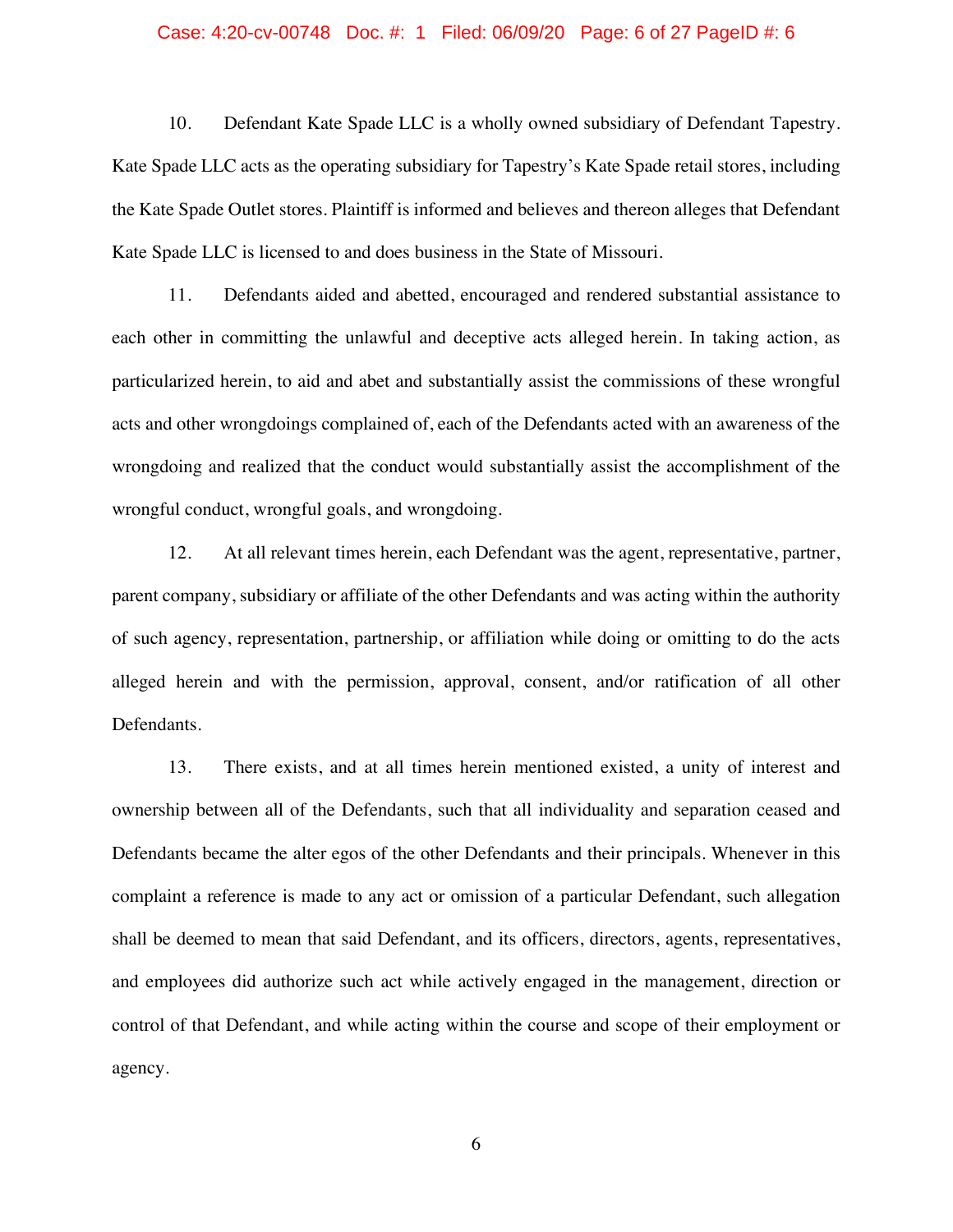### **JURISDICTION AND VENUE**

14. Plaintiff and/or other putative Class Members have different citizenship from Defendants.

15. The aggregate amount of damages incurred by Plaintiff and the Class (as defined below) exceeds \$5,000,000.00.

16. Accordingly, this Court has subject matter jurisdiction under 28 U.S.C. Section 1332, subdivision (d).

17. As set forth herein, each Defendants have sufficient contact and presence within the State of Missouri to confer this Court with personal jurisdiction over each Defendant. Defendants operate and otherwise control at least two Kate Spade Outlet stores in the State of Missouri, in which they sell Kate Spade branded and/or trademarked items.

18. Venue is proper in this Court under 28 U.S.C. Section 1391 because Defendants transact business in this judicial district in the County of St. Louis, State of Missouri, and the claims of Plaintiff and other putative Class Members arose in this judicial district. Plaintiff resides in this judicial district, viewed Defendants' false and misleading advertisements in this judicial district, and purchased items at Defendants' Kate Spade Outlet store located in this judicial district.

### **GENERAL ALLEGATIONS**

19. The Kate Spade brand was established in 1993 and is well known as being associated with a line of high-fashion handbags, purses, wallets, shoes, jewelry, accessories and other items. In its public filings with the Securities and Exchange Commission, Tapestry states that it is a "house of modern luxury accessories and lifestyle brands." Among the current Tapestry brands are Kate Spade and Kate Spade New York (collectively "Kate Spade"). Kate Spade products are available for purchase in a variety of places, including Kate Spade flagship stores,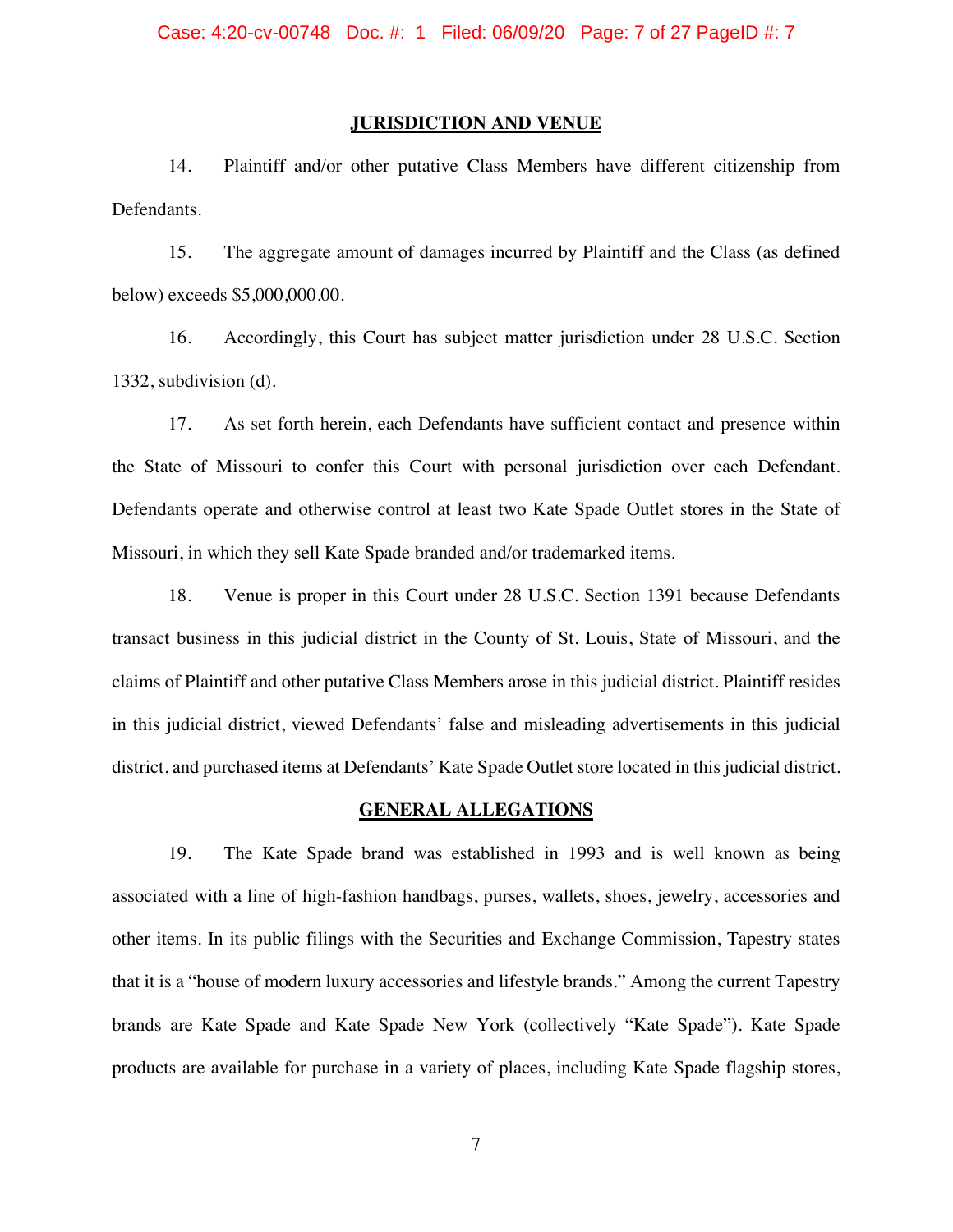### Case: 4:20-cv-00748 Doc. #: 1 Filed: 06/09/20 Page: 8 of 27 PageID #: 8

which are owned and operated by Defendants, and the Kate Spade website—www.katespade.com. They are also available in various retail stores that are not owned by Defendants, such as Nordstrom.

20. Products bearing the Kate Spade brand name are also available for purchase in Kate Spade Outlet stores, which are owned and operated by Defendants. Attached to or accompanying each of these items is a price tag that states "Our Price" next to a price reflected in U.S. dollars (e.g., USD \$199.00). But these prices are not the prices consumers are asked to pay (or have ever paid) to purchase items in Defendants' U.S. based Outlet stores. That is because displayed throughout the Kate Spade Outlet stores are signs and placards advertising huge reductions from the prices listed on the price tags, usually in the form of "x percent off" (e.g., "70% off"), as well as signs advertising lower prices for specific items (e.g. "\$79" for a product with a \$199.00 price tag). The signs advertising specific prices lower than the prices on the associated item's price tag often also state that the advertised lower price is "excluded from **additional** promotions and discounts" (emphasis added), thereby giving the impression that one or more discounts have already been applied.

21. Upon purchase and checkout, Defendants perpetuate the perception of a discount by issuing a receipt that: (1) juxtaposes the higher price stated on each item's price tag next to the lower purchase price; and (2) calculates and displays the purported discount in both actual dollars and percentages. These receipts are clearly designed and intended to give consumers the false impression that they received a product that is worth substantially more than their purchase price.

22. In reality, the advertised price reductions, percentages off and discounts are wholly illusory because, in violation of Missouri law, the higher prices reflected on Defendants' price tags do not represent prices at which Defendants have recently and in good faith sold in substantial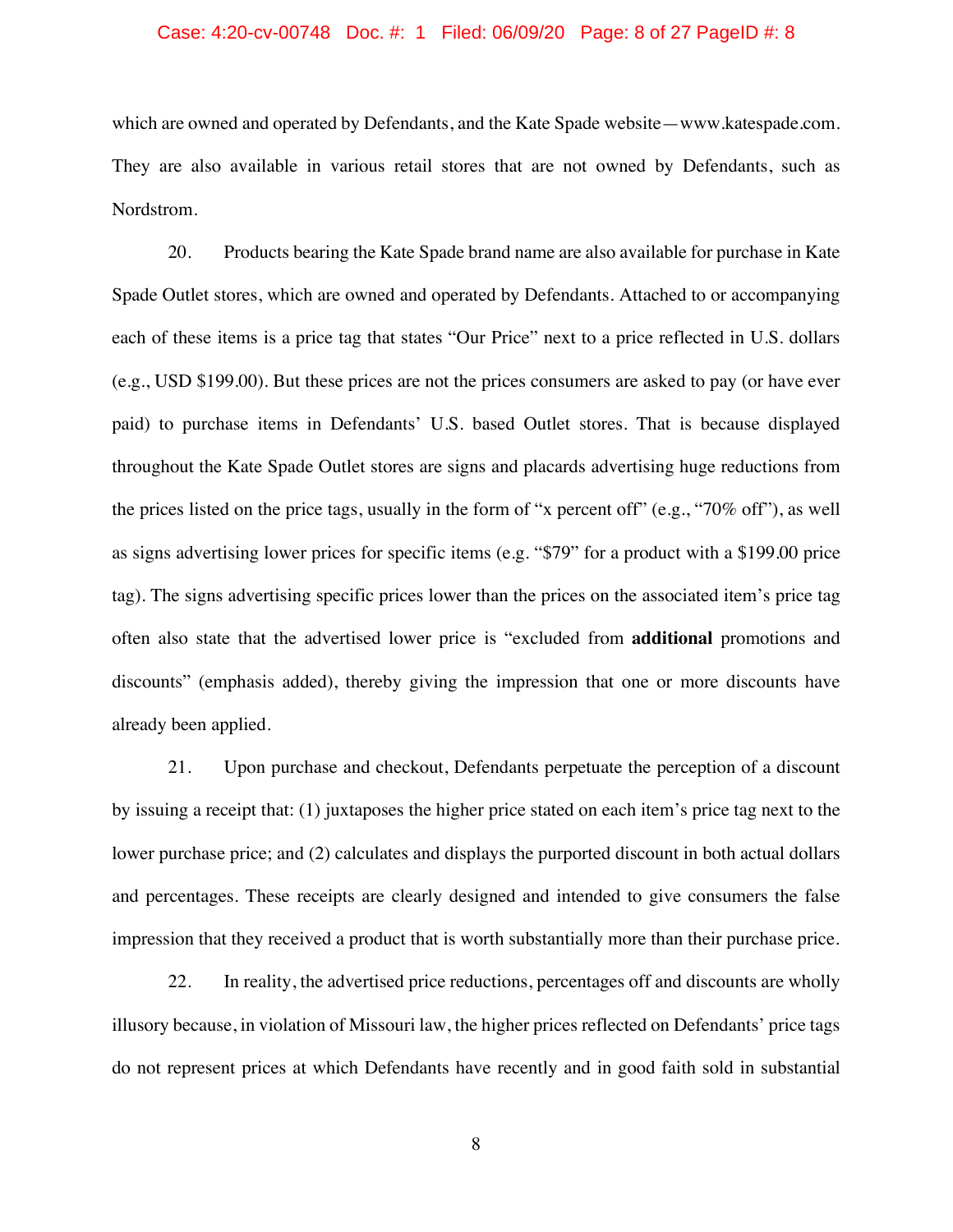## Case: 4:20-cv-00748 Doc. #: 1 Filed: 06/09/20 Page: 9 of 27 PageID #: 9

quantities the same products; or prices at which Defendants have recently and in good faith offered to sell such products for a substantial period of time. This is because the products offered in the Kate Spade Outlet stores are manufactured for, and sold exclusively at, the Kate Spade Outlet stores, and they are *always* sold for a price that is substantially below the higher advertised comparison price. These products have a lower cost basis and are inferior to (based on materials, quality, grade and/or workmanship), and therefore materially different from, the higher quality Kate Spade products offered in Kate Spade flagship and high-end department stores.

23. To the extent Defendants contend that the higher comparison prices listed on price tags are meant to convey the market value of comparable items sold in their high-end retail stores or elsewhere, defendants violate Missouri law by: (1) failing to disclose the basis of the price comparison; and (2) failing to disclose that the items sold in Defendants' high-end retail stores are materially different and superior products, with higher manufacturing costs and superior materials, quality, grade and/or workmanship, whereas the products sold in the Outlet stores are manufactured specifically for the Outlet stores, based on a lower manufacturing cost and using materially inferior materials, quality, grade and/or workmanship.

24. Since the higher prices represented on Defendants' price tags do not reflect and materially overstate the actual market value and worth of the products sold in Defendants' Outlet stores, consumers like Plaintiff and the Class who buy these products suffer damages and do not receive the benefit of the bargain Defendants promise them because they do not receive items that have the higher value or worth that Defendants represent they have, as measured by actual sales of the same items. Instead, Plaintiff and the members of the Class received products that, based on actual, historical selling prices, have a market value that was, at the time of purchase, significantly below the higher advertised comparison prices.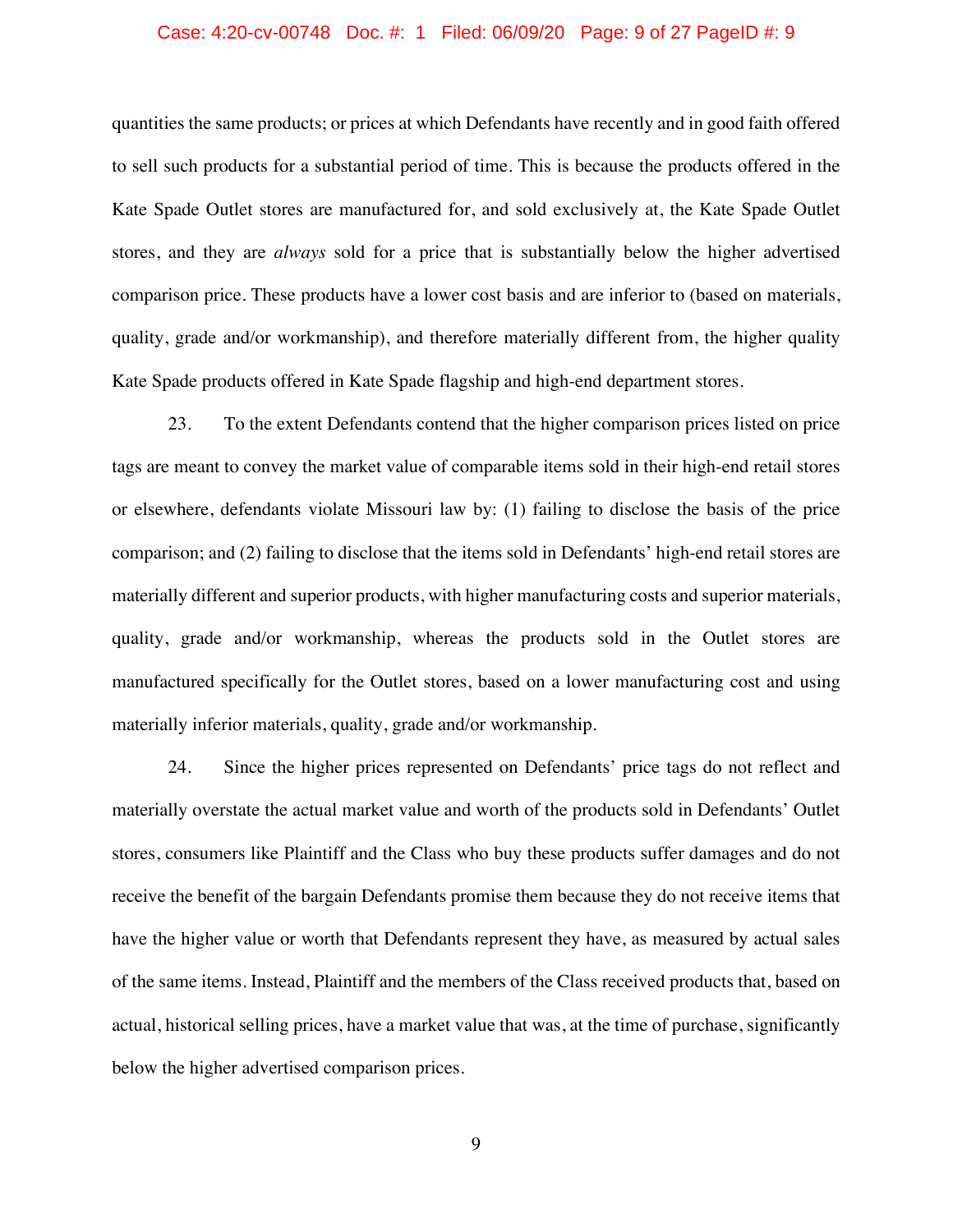#### Case: 4:20-cv-00748 Doc. #: 1 Filed: 06/09/20 Page: 10 of 27 PageID #: 10

25. Through their use of fictitious and unsubstantiated price comparisons, Defendants intentionally and/or negligently misrepresented and/or failed to disclose material information concerning the actual value or worth of the products sold to Plaintiff and the Class in Defendants' Outlet stores. In publishing, displaying, and otherwise communicating and disseminating the misleading price comparisons, and in concealing the true information, Defendants intended to induce Plaintiff and members of the Class to purchase products sold in their Outlet stores in quantities and/or at prices at which they would not otherwise have agreed.

26. Defendants knew or should have known that their price-comparison advertisements conveyed material, false information to consumers, including Plaintiff, about the value and worth of the merchandise they sell. As set forth above, there exists a wealth of academic literature and consumer studies showing that false price comparisons influence consumer behavior; that higher comparison prices influence consumer perception of value and purchasing decisions; and that if a comparison price is fictitious or inflated, it is likely to deceive consumers by creating illusions of savings that the consumer thinks they need to take advantage of by purchasing the product now rather than risk losing the purported savings or continuing to look for a better deal elsewhere.

# **PLAINTIFF WAS A VICTIM OF DEFENDANTS' PRACTICES**

27. After being exposed to Defendants' price-comparison advertising scheme, Plaintiff purchased numerous products during the Class Period for personal, family or household purposes at Defendants' Outlet stores located in Missouri. In each of these transactions, Plaintiff did not receive the actual value that Defendants represented she would receive through their false and misleading price-comparison advertising scheme.

28. For example, on or about October 24, 2016, Plaintiff shopped at Defendants' Kate Spade Outlet store in Chesterfield, Missouri, where she purchased two Winni handbags that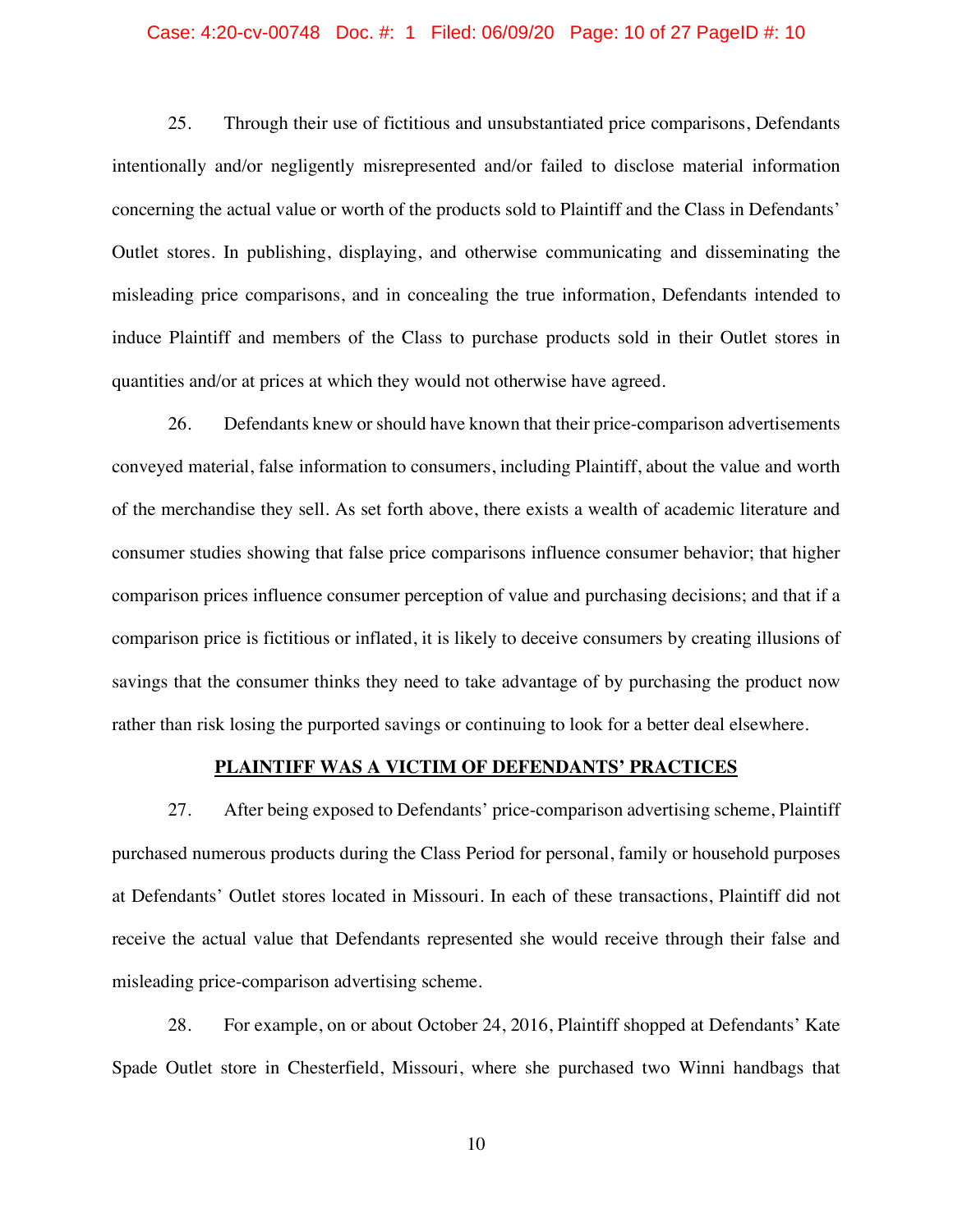### Case: 4:20-cv-00748 Doc. #: 1 Filed: 06/09/20 Page: 11 of 27 PageID #: 11

Defendants represented had a normal price of \$199.00 each, but which could be purchased for " $60\% + 20\%$  OFF," or \$63.68 each. A true and correct copy of the receipt Plaintiff received from Defendants in connection with this transaction is attached hereto as Exhibit 1.

29. The higher advertised prices of each item purchased, as reflected both on their attached price tags and on the accompanying receipt, were false and misleading, and in violation of Missouri law, because they did not represent the actual, bona fide prices at which Defendants had recently offered to sell (or recently sold) those same (or materially similar) products for a reasonable period of time in the time period recently preceding her transaction. For the same reason, the advertised discounts and percentages off were also false and misleading. In reality, the prevailing retail price and, therefore, the actual fair market value of each item at the time of her purchase was materially lower than the advertised higher regular price. As a result, Plaintiff suffered monetary damages because she did not receive products worth the higher value Defendants represented she would receive through their false comparative pricing scheme, and she therefore did not receive the benefit of the bargain that Defendants promised.

30. Similarly, on or about October 25, 2016, Plaintiff shopped at Defendants' Kate Spade Outlet store in Chesterfield, Missouri, where she purchased four items, including: (1) two Hani purses that Defendants represented had a normal price of \$119.00 each, but which could be purchased for "60% + 20% OFF," or \$38.08 each; (2) a Glitter Spade accessory that Defendants represented had a normal price of \$39.00, but which could be purchased for "60% + 20% OFF" or \$12.48; and (3) a Neda wallet that Defendants represented had a normal price of \$139.00, but which could be purchased for " $60\% + 20\%$  OFF" or \$44.48. A true and correct copy of the receipt Plaintiff received from Defendants in connection with this transaction is attached hereto as Exhibit 2.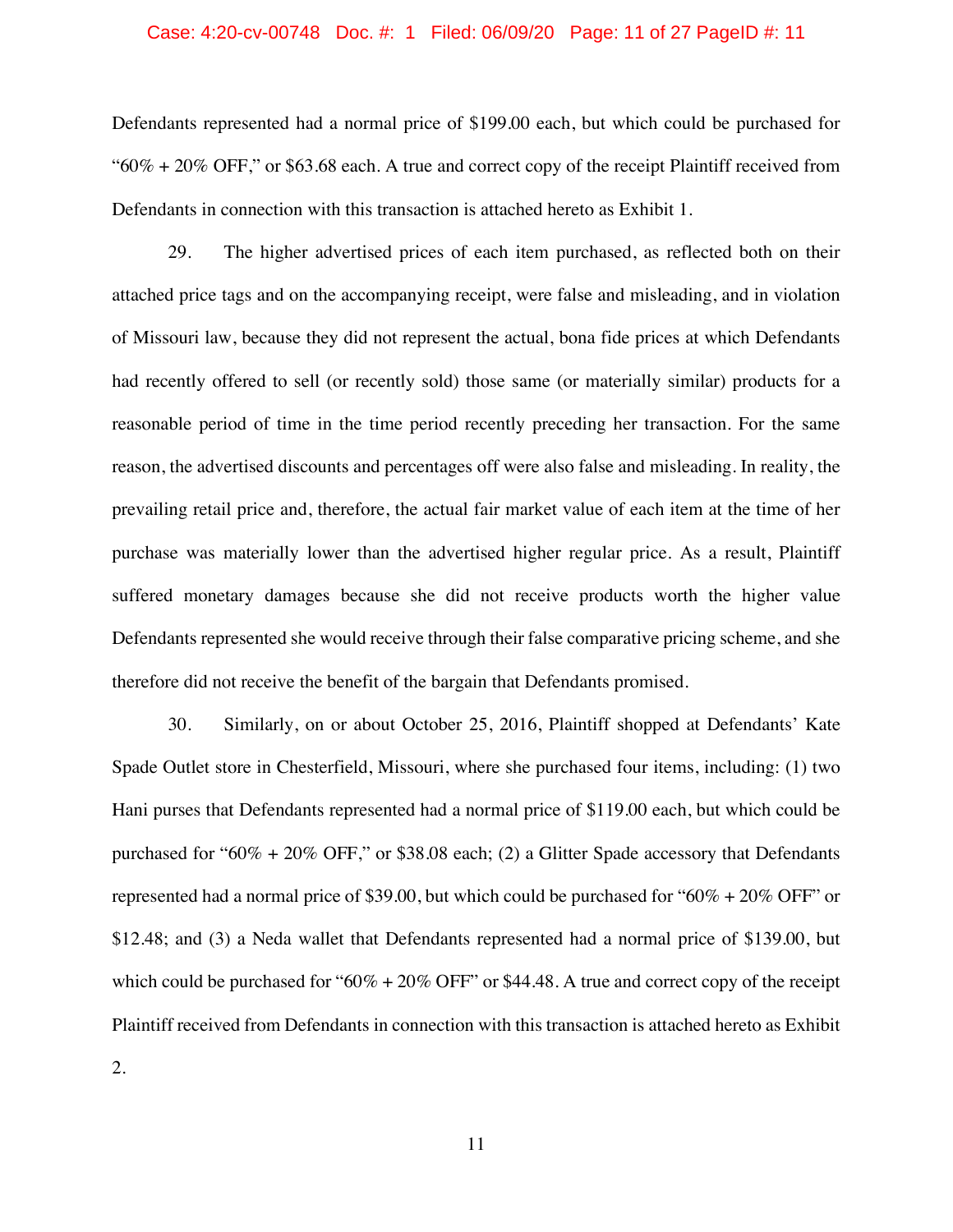### Case: 4:20-cv-00748 Doc. #: 1 Filed: 06/09/20 Page: 12 of 27 PageID #: 12

31. The higher advertised prices of each item purchased, as reflected both on their attached price tags and on the accompanying receipt, were false and misleading, and in violation of Missouri law, because they did not represent the actual, bona fide prices at which Defendants had recently offered to sell (or recently sold) those same (or materially similar) products for a reasonable period of time in the time period recently preceding her transaction. For the same reason, the advertised discounts and percentages off were also false and misleading. Plaintiff further alleges that the prevailing retail price and, therefore, actual fair market value of each item at the time of her purchase was materially lower than the advertised higher regular price. As a result, Plaintiff suffered monetary damages because she did not receive products worth the higher value Defendants represented she would receive through their false comparative pricing scheme, and she therefore did not receive the benefit of the bargain that Defendants promised.

32. Similarly, on or about June 3, 2017, Plaintiff shopped at Defendants' Kate Spade Outlet store in Chesterfield, Missouri, where she purchased two items, including: (1) a Millie shoulder purse that Defendants represented had a normal price of \$229.00, but which could be purchased for "60% + 20% OFF," or \$73.28; and (2) a Keisha shoulder purse that Defendants represented had a normal price of \$178.00, but which could be purchased for " $60\% + 20\%$  OFF" or \$56.96. A true and correct copy of the receipt Plaintiff received from Defendants in connection with this transaction is attached hereto as Exhibit 3.

33. The higher advertised prices of each item purchased, as reflected both on their attached price tags and on the accompanying receipt, were false and misleading, and in violation of Missouri law, because they did not represent the actual, bona fide prices at which Defendants had recently offered to sell (or recently sold) those same (or materially similar) products for a reasonable period of time in the time period recently preceding her transaction. For the same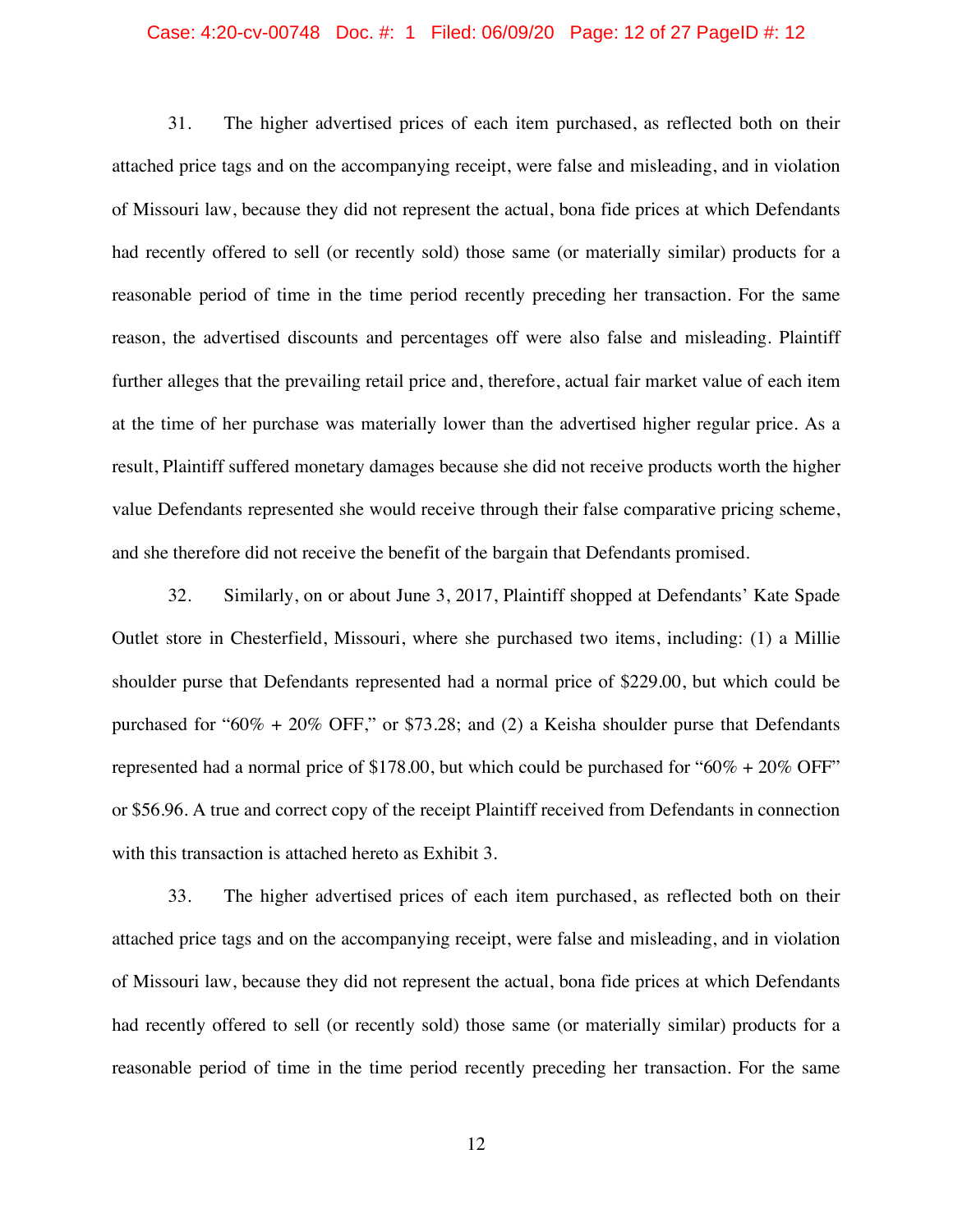#### Case: 4:20-cv-00748 Doc. #: 1 Filed: 06/09/20 Page: 13 of 27 PageID #: 13

reason, the advertised discounts and percentages off were also false and misleading. Plaintiff further alleges that the prevailing retail price and, therefore, the actual fair market value of each item at the time of her purchase was materially lower than the advertised higher regular price. As a result, Plaintiff suffered monetary damages because she did not receive products worth the higher value Defendants represented she would receive through their false comparative pricing scheme, and she therefore did not receive the benefit of the bargain that Defendants promised.

34. Similarly, on or about July 12, 2019, Plaintiff shopped at Defendants' Kate Spade Outlet store in Chesterfield, Missouri, where she purchased a Mini Mina purse that Defendants represented had a normal price of \$329.00, but which could be purchased for "70% OFF," or \$98.70. A true and correct copy of the receipt Plaintiff received from Defendants in connection with this transaction is attached hereto as Exhibit 4.

35. The higher advertised price of this item, as reflected both on its attached price tag and on the accompanying receipt, was false and misleading, and in violation of Missouri law, because it did not represent the actual, bona fide price at which Defendants had recently offered to sell (or recently sold) this same (or materially similar) product for a reasonable period of time in the time period recently preceding her transaction. For the same reason, the advertised discount and percentage off was also false and misleading. Plaintiff further alleges that the prevailing retail price and, therefore, the actual fair market value of this item at the time of her purchase was materially lower than the advertised higher regular price. As a result, Plaintiff suffered monetary damages because she did not receive a product worth the higher value Defendants represented she would receive through their false comparative pricing scheme, and she therefore did not receive the benefit of the bargain that Defendants promised.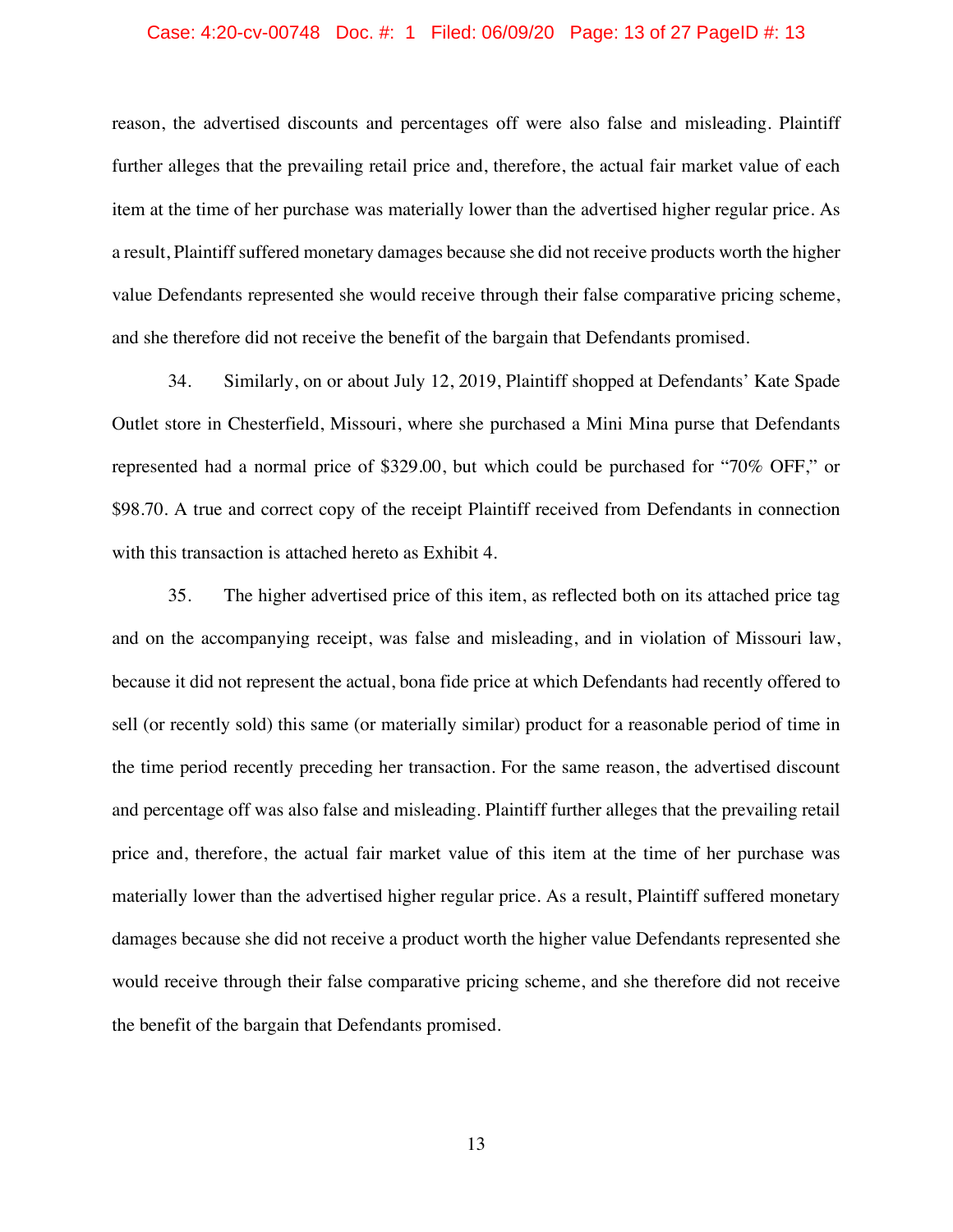#### Case: 4:20-cv-00748 Doc. #: 1 Filed: 06/09/20 Page: 14 of 27 PageID #: 14

36. The transactions described above are only a sampling of the numerous products that Plaintiff purchased from Defendants' Kate Spade Outlet stores during the Class Period based on similar false and misleading representations concerning those products' normal and purportedly discounted prices. Plaintiff was similarly injured as a result of Defendants' false and deceptive price comparisons with respect to each such purchase and, by detailing the above transactions, Plaintiff does not in any way intend to limit the scope of her claims or request for relief to the detailed transactions. Rather, Plaintiff expressly seeks damages for all of her similar transactions with Defendants and, if necessary, Plaintiff will amend or seek leave to amend this Complaint to detail such additional transactions upon further investigation and discovery of same.

37. Plaintiff would like to shop at Defendants' Kate Spade Outlet stores again in the immediate future, but she currently cannot trust that Defendants will advertise truthful price comparisons in compliance with Missouri law. If Defendants agree to voluntarily change their practices, or if Defendants are ordered to do so by a court of competent jurisdiction, such that Plaintiff can reasonably trust that Defendants' price-comparison advertisements will comply with Missouri law, Plaintiff will return to shop at Defendants' Kate Spade Outlet stores.

38. Defendants' deceptive practices are wide-spread over the course of many years. Plaintiff therefore believes that hundreds or thousands of similar and materially indistinguishable acts of misleading, untrue, false and deceptive price-comparison advertising were committed by Defendants with respect to Class Members' purchases at Defendants' Kate Spade Outlet stores throughout Missouri during the Class Period.

39. Defendants continue to employ unfair, deceptive, false, misleading, and untrue advertising practices as alleged herein. Plaintiff, on behalf of herself and the putative Class, seeks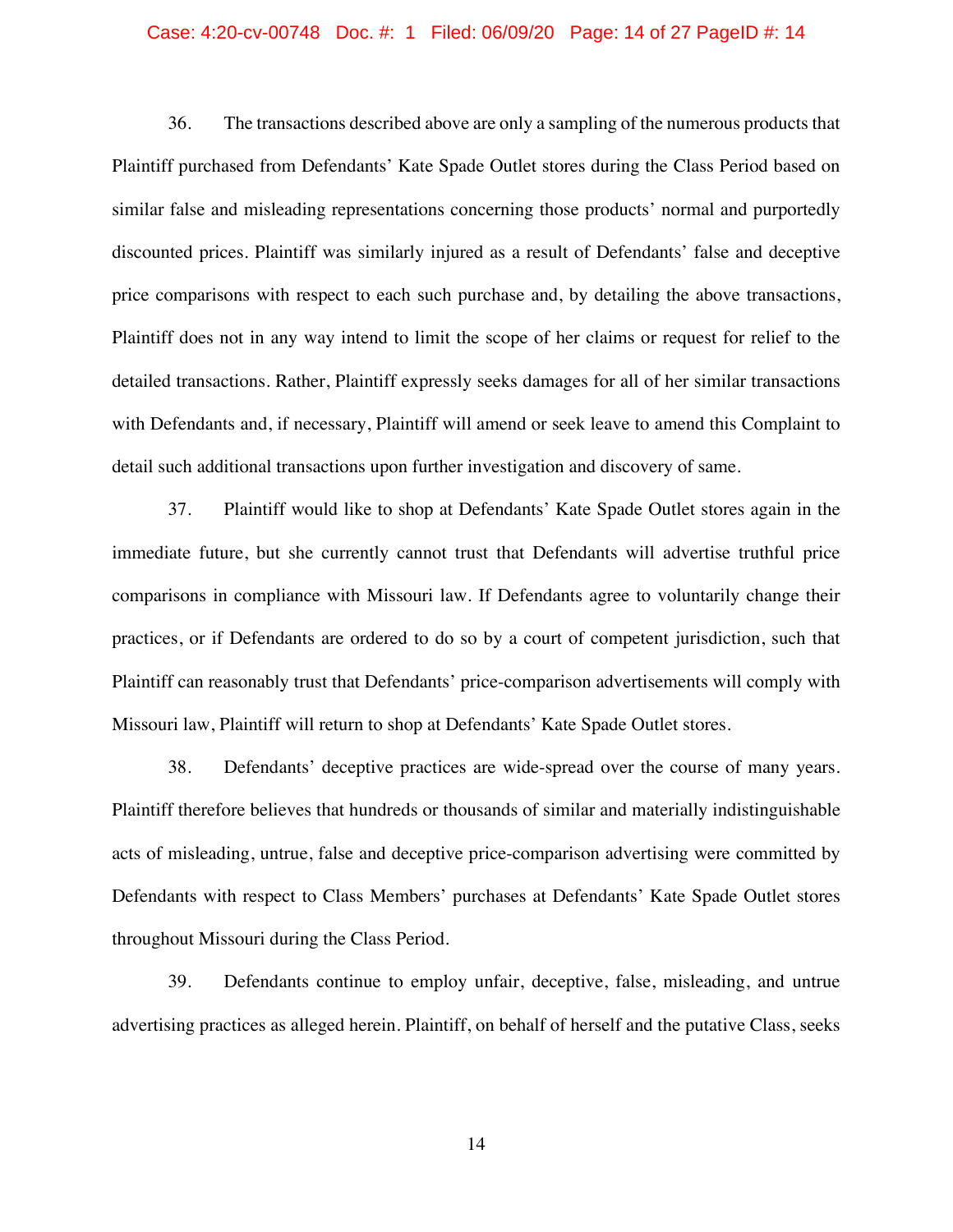#### Case: 4:20-cv-00748 Doc. #: 1 Filed: 06/09/20 Page: 15 of 27 PageID #: 15

all actual damages, punitive damages, injunctive relief, costs, attorneys' fees, and any other relief the Court deems proper.

## **CLASS DEFINITION**

40. The Class is defined as follows:

"All persons who, while in the state of Missouri, and any time between the date that is five years immediately preceding the filing of this lawsuit and the date of any judgment in this case (the "Class Period"), purchased from Defendants' Kate Spade Outlet Stores for personal, family or household purposes one or more products advertised with a reduced price, or percentage off from a higher comparison price and who have not received a refund or credit for their purchase(s)."

Excluded from the Class are Defendants, as well as their current and past officers, directors, and employees.

41. Plaintiff reserves the right to amend this Class definition, including the addition of any subclasses and or modification of the Class Period, at any time based upon further investigation, information and/or discovery.

### **CLASS ALLEGATIONS**

42. Plaintiff seeks certification of the Class pursuant to Federal Rules 23(a) and 23(b)(3) and may also, or in the alternative, seek certification of subclasses and/or particular issues pursuant to Federal Rules 23(c)(4) and (5).

43. The members of the Class identified above are so numerous that joinder of all members is impracticable. While the exact number of Class Members is unknown to Plaintiff at this time, the individual identities of the individual members of the Class are ascertainable through Defendants' records and/or by public notice and self-identification.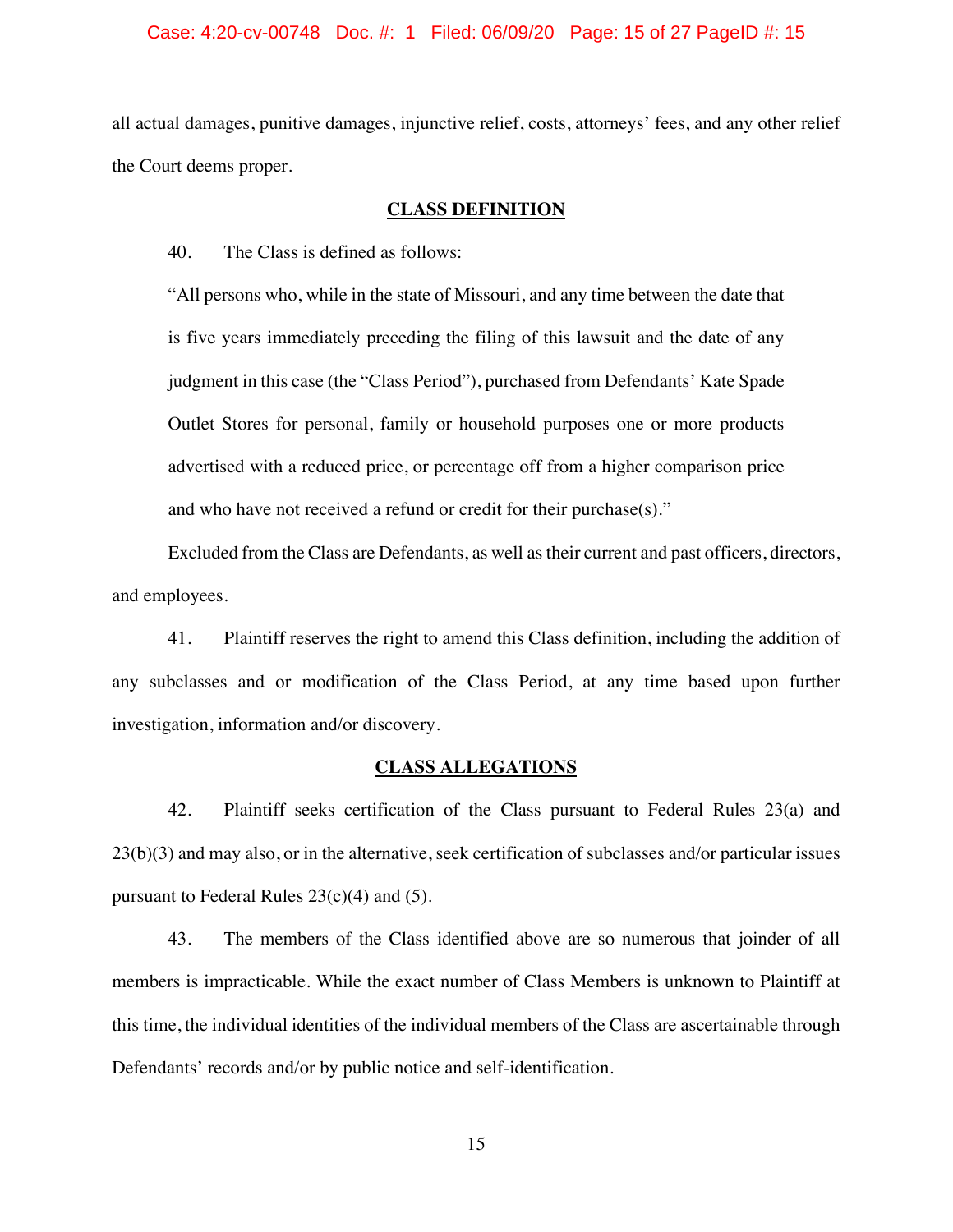#### Case: 4:20-cv-00748 Doc. #: 1 Filed: 06/09/20 Page: 16 of 27 PageID #: 16

44. There is a well-defined community of interest in the questions of fact and law involved affecting the members of the Class. The questions of law and fact common to the members of the Class predominate over questions affecting only individual Class Members, and include, but are not limited to, the following:

a. Whether Defendants made false or misleading statements in connection with their price-comparison advertising;

b. Whether Defendants' price-comparison advertising was false, deceptive, misleading or unlawful under Missouri law;

c. Whether Defendants' statements regarding their price comparisons were material to Plaintiff's and consumers' purchasing decisions;

d. Whether the prices stated on Defendants' price tags were actual and bona fide, or fictitious under Missouri law;

e. Whether Defendants had a bona fide intent of selling a reasonable quantity of products sold in the Kate Spade Outlet stores at the higher comparison prices listed on their price tags;

f. Whether the products offered and sold in Defendants' Kate Spade Outlet stores have the same worth and value as products offered and sold under the Kate Spade brand name in Kate Spade high-end retail stores;

g. Whether the price tags, in-store advertisements and receipts for products sold in Defendants' Kate Spade Outlet stores materially overstate the actual value of those products;

h. Whether Plaintiff and putative Class Members have suffered damages as a result of Defendants' conduct;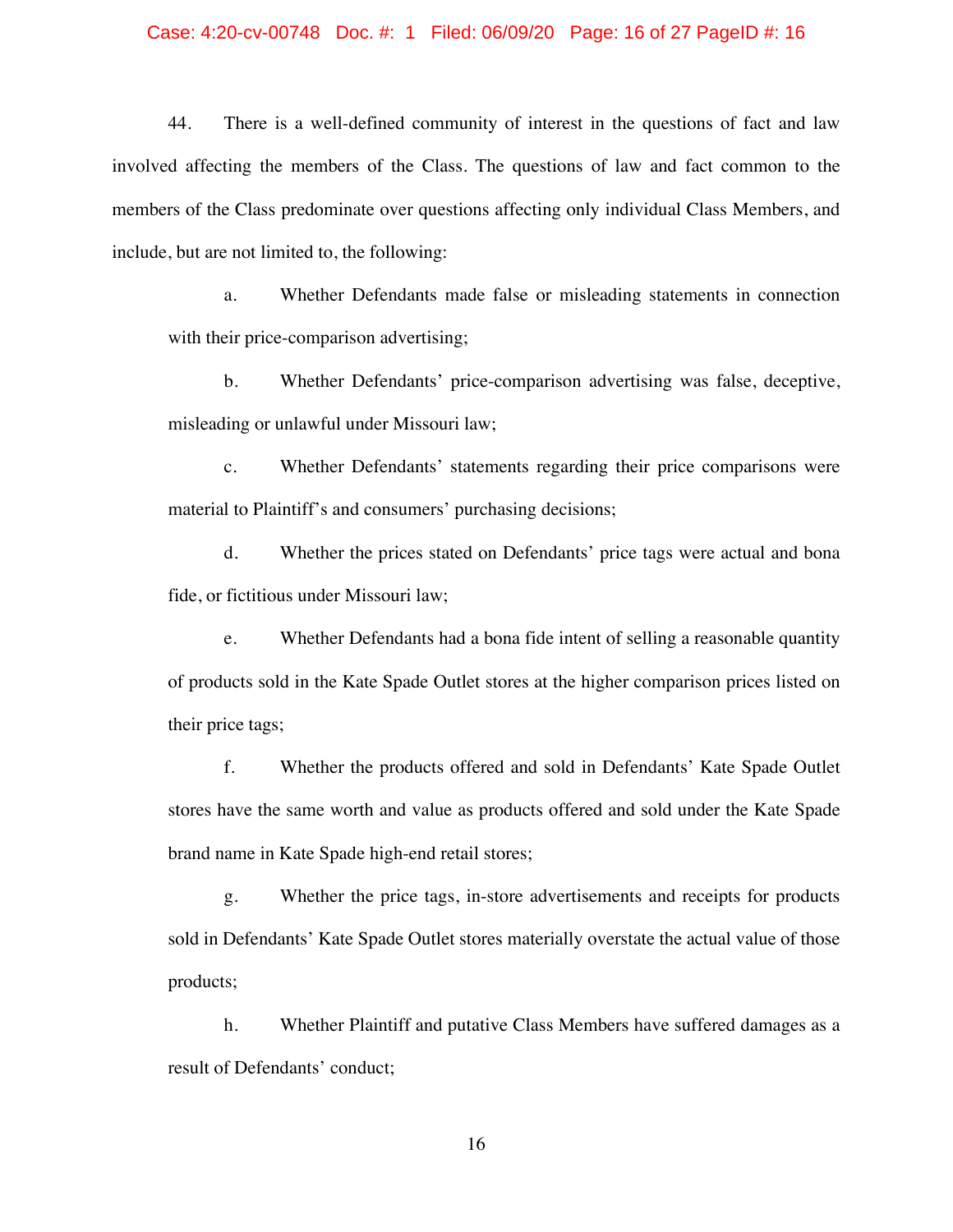#### Case: 4:20-cv-00748 Doc. #: 1 Filed: 06/09/20 Page: 17 of 27 PageID #: 17

i. Whether Plaintiff and the Class received the value and/or benefit of the bargain that Defendants advertised they would receive;

j. Whether the members of the Class are entitled to injunctive relief;

k. Whether the members of the Class are entitled to pre-judgment and postjudgment interest;

l. Whether the members of the Class are entitled to punitive damages; and

m. Whether the members of the Class are entitled to an award of reasonable attorneys' fees and costs.

45. Plaintiff's claims are typical of the claims of the other members of the Class which all arise from the same operative set of facts involving Defendants' false price-comparison advertising scheme and are entitled to damages of the same character.

46. Plaintiff will fairly and adequately protect the interests of the Class and has no known conflicts of interest. Plaintiff has retained counsel experienced in handling consumer class actions of the type alleged herein.

47. Prosecution of separate actions by individual members of the Class would create a risk of inconsistent or varying adjudications with respect to individual Class Members and would lead to repetitious trials of the numerous common questions of fact and law in the State of Missouri; and could lead to the establishment of incompatible standards of conduct for Defendants. Such individual adjudications would be, as a practical matter, dispositive of the interests of, or would substantially impair or impede the interests of, the other Class Members. Plaintiff is not aware of any difficulty that would be encountered in the management of this litigation that would preclude its maintenance as a class action.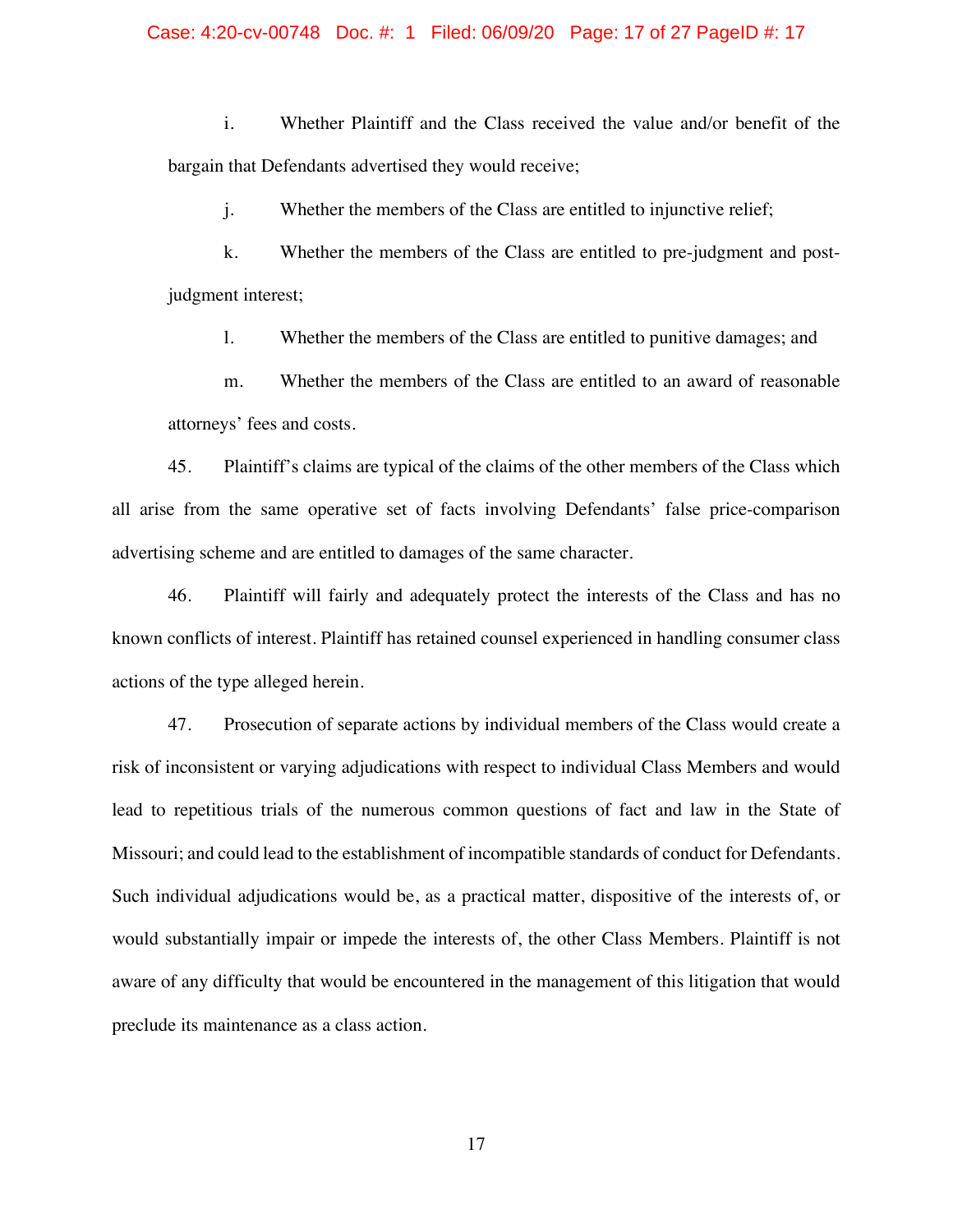#### Case: 4:20-cv-00748 Doc. #: 1 Filed: 06/09/20 Page: 18 of 27 PageID #: 18

48. Defendants have acted or have refused to act on grounds that generally apply to the Class and final injunctive relief is appropriate as to the Class as a whole. Specifically, Defendants have advertised misleading and untrue comparative prices, discounted prices and percentages off in violation of Missouri law, and injunctive relief is necessary to avoid ongoing violations in the future.

49. The common questions of law and fact predominate over any questions affecting only individual members. Furthermore, a class action is a superior method for fair and efficient adjudication of this controversy. Class-wide damages are essential to induce Defendants to comply with applicable law. The interest of Class Members in individually controlling the prosecution of separate claims against Defendants is small relative to the cost of maintaining an action.

50. Proper and sufficient notice of this action may be provided to the Class Members through methods best designed to provide adequate notice, including potentially a combination of electronic mail and/or postal mail, internet website, and/or publication.

51. Furthermore, the Class Members' individual damages are insufficient to justify the cost of litigation, so that in the absence of class treatment, Defendants' violations of law inflicting substantial damages in the aggregate would go unremedied without certification of the Class. Absent certification of this action as a class action, Plaintiff and the members of the Class will continue to be damaged, thereby allowing Defendants to retain the proceeds of their ill-gotten gain.

52. Plaintiff alleges that, as a direct result of bringing the allegations herein to Defendants' attention, Plaintiff has or will make substantial and important changes to Defendants' advertising practices. Thus, Plaintiff has or will enforce an important public right affecting the public interest, conferring a significant benefit, whether pecuniary or nonpecuniary, on the general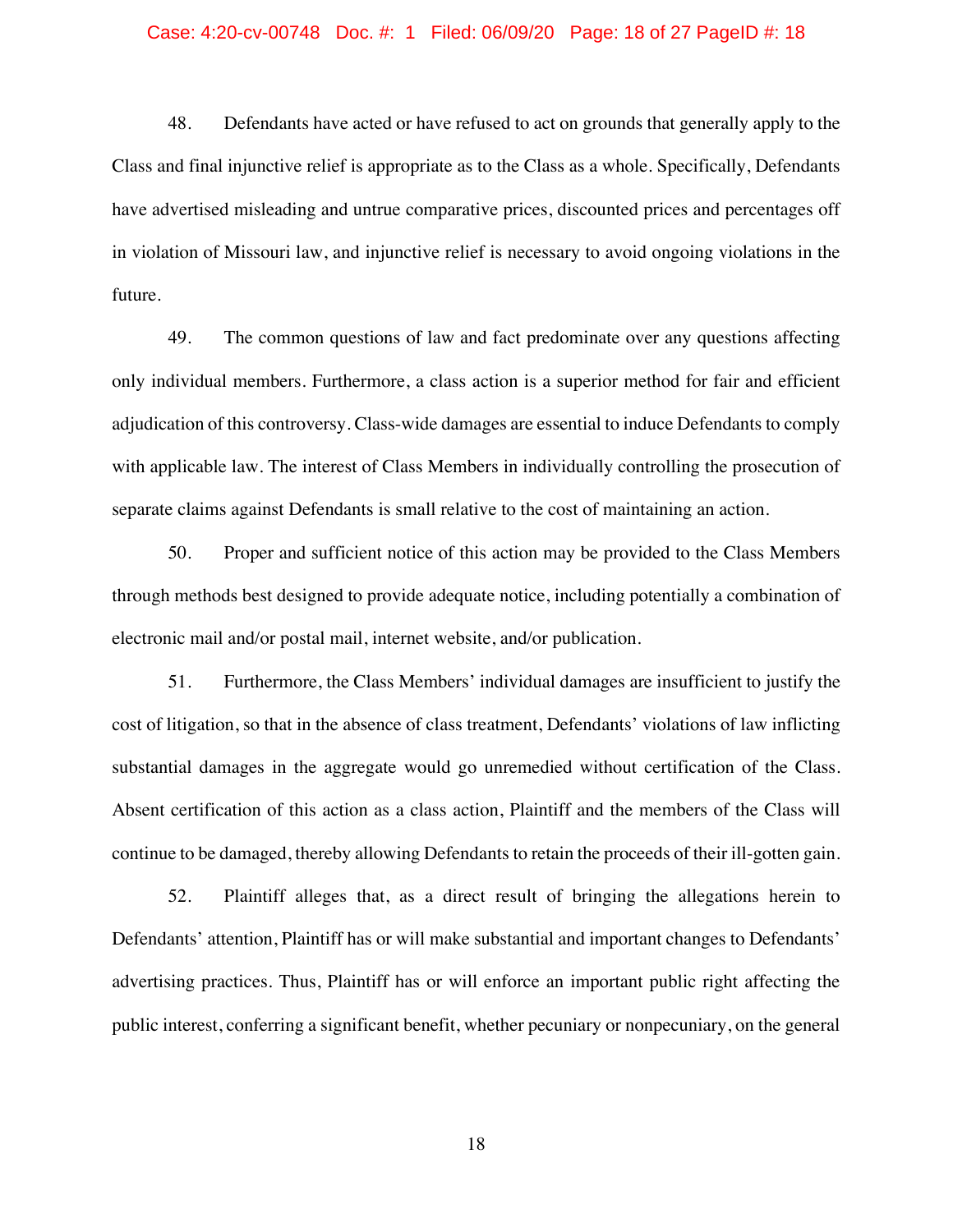public or a large class of persons. Plaintiff further alleges that private enforcement of the laws-inquestion is both necessary and financially burdensome for Plaintiff.

### **COUNT I**

## **Unlawful Practices in Violation of the Missouri Merchandising Practices Act**

53. Plaintiff incorporates and realleges each and every preceding paragraph as though fully set forth herein.

54. The Missouri Merchandising Practices Act ("MMPA") provides, in part, that "[t]he act, use or employment by any person of any deception, fraud, false pretense, false promise, misrepresentation, unfair practice or the concealment, suppression, or omission of any material fact in connection with the sale or advertisement of any merchandise in trade or commerce . . . in or from the state of Missouri, is declared to be an unlawful practice." V.A.M.S. § 407.020(1).

55. Defendants violate the MMPA because their price-comparison advertising scheme violates federal regulations promulgated by the FTC, including 16 C.F.R. § 233.1(a), which describes acts and practices materially indistinguishable from those of Defendants as deceptive.

56. Defendants also violate the MMPA because their price-comparison advertising scheme violates numerous rules promulgated by the Missouri Attorney General, which such acts and practices are deemed to violate the MMPA, including the following:

a. A seller may not "use terminology implying a reduction from a price in effect immediately prior to the advertisement (examples: sale, sale prices, now only  $\S$ ) unless . . . [t]he reduction is, in fact, from a bona fide regular price in effect immediately prior to the advertisement." 15 CSR 60-7.050.

b. A seller may not make any price comparison in which the product being advertised materially differs in composition, grade or quality, style or design, model, name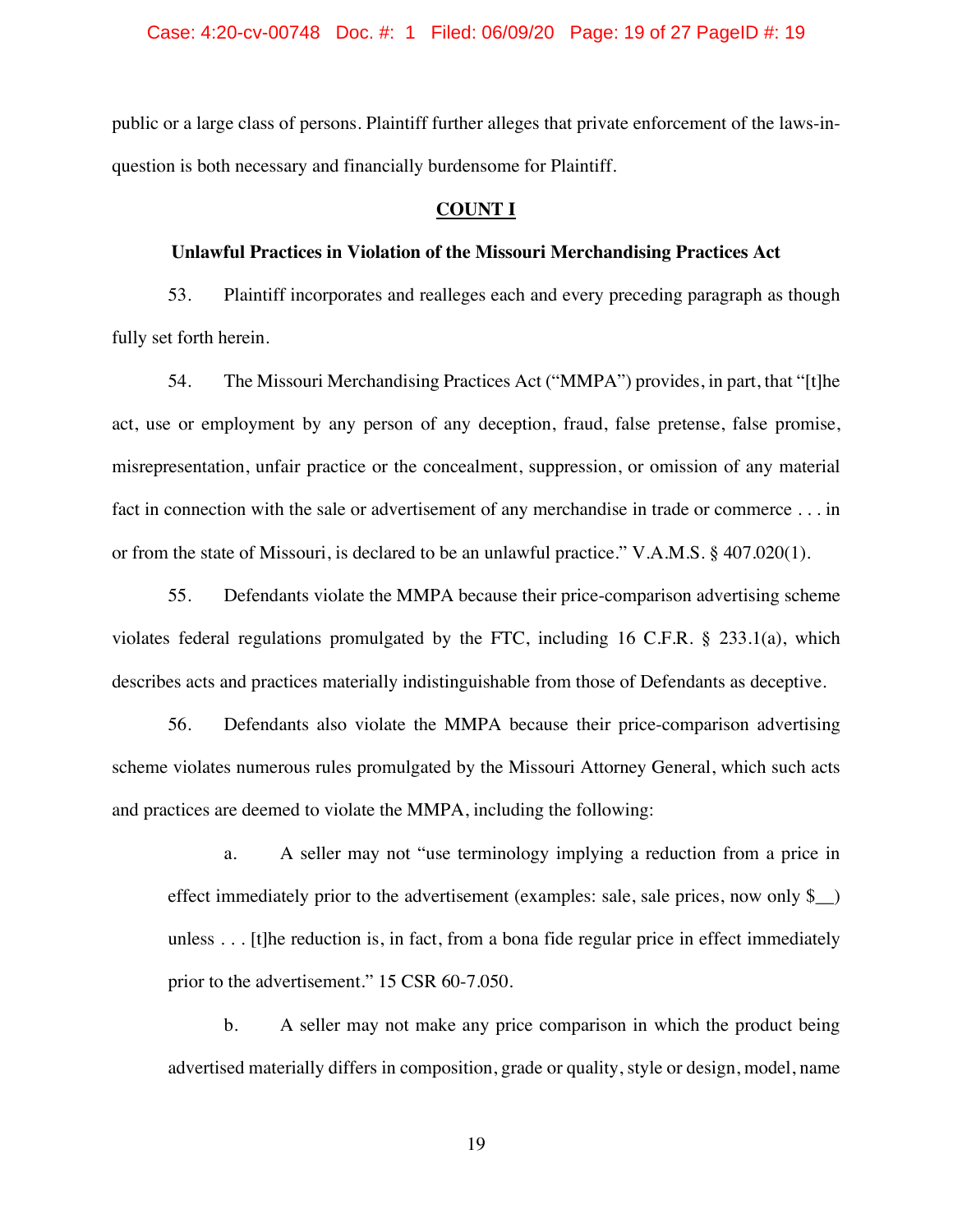#### Case: 4:20-cv-00748 Doc. #: 1 Filed: 06/09/20 Page: 20 of 27 PageID #: 20

or brand, kind or variety, or service and performance characteristics from the comparative product, unless the seller clearly discloses the material difference in the advertisement with the price comparison.  $15 \text{ CSR } 60-7.060(1)$ .

c. A seller shall not make a price comparison to a former price unless the comparative former price is actual, bona fide and not illusory or fictitious, and is—

- A price at which reasonably substantial sales of the product were made to the public by the seller in the regular course of the seller's business, and on a regular basis during a reasonably substantial period of time in the immediate, recent period preceding the advertisement. There shall be a rebuttable presumption that the seller has not complied with these terms unless the seller can show that the percentage of unit sales of the product at the comparative price, or at prices higher than the comparative price, is ten percent (10%) or more of the total unit sales of the product during a period of time, not less than thirty (30) days nor more than twelve (12) months, which includes the advertisement;
- A price at which the product was openly and actively offered for sale to the public by the seller in the regular course of the seller's business, and on a regular basis during a reasonably substantial period of time in the immediate, recent period preceding the advertisement. There shall be a rebuttable presumption that the seller has not complied with these terms unless the seller can show that the product was offered for sale at the comparative price, or at prices higher than the comparative price, forty percent (40%) or more of the time during a period of time, not less than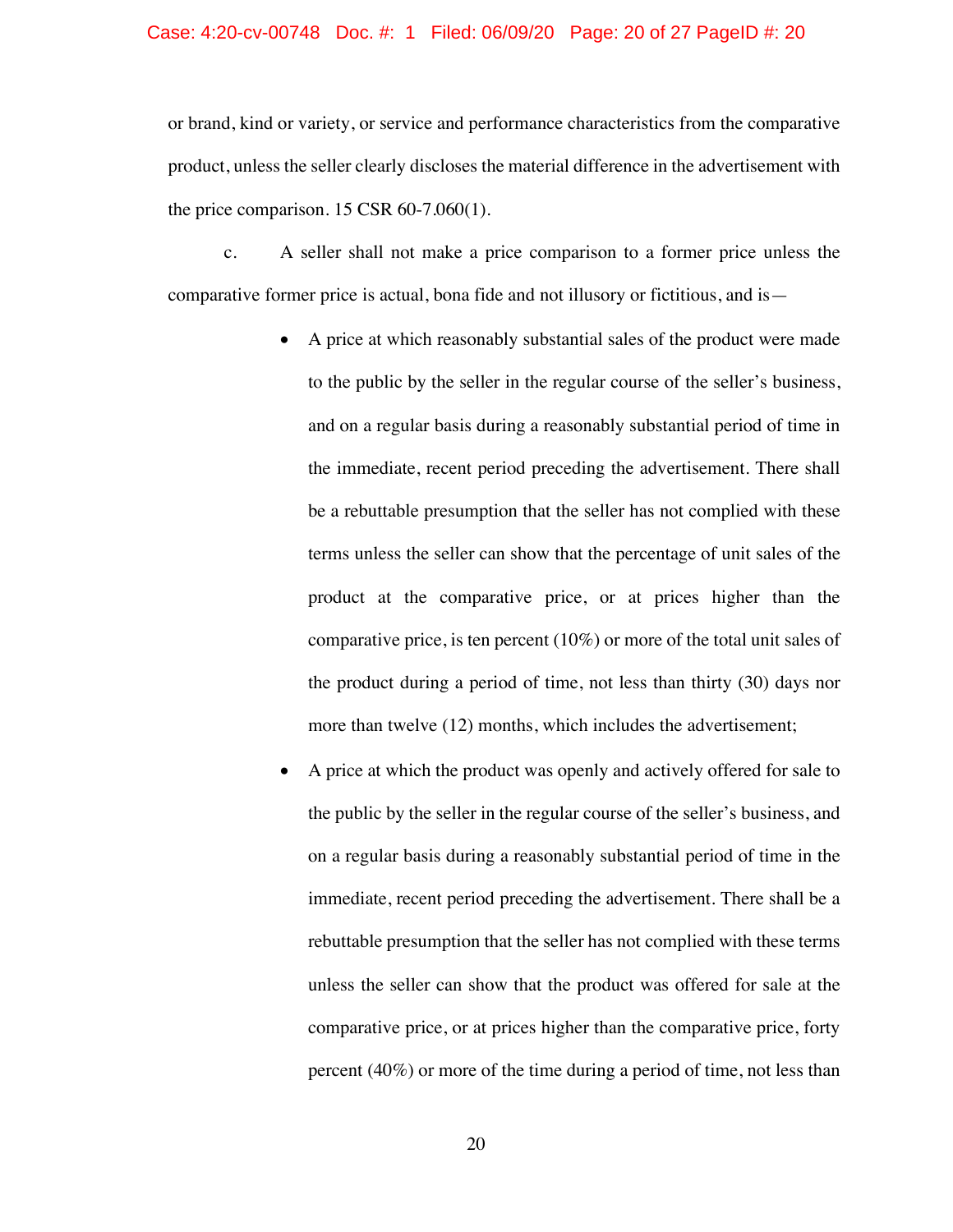### Case: 4:20-cv-00748 Doc. #: 1 Filed: 06/09/20 Page: 21 of 27 PageID #: 21

thirty (30) days nor more than twelve (12) months, which includes the advertisement;

- A price at which reasonably substantial sales of the product were made to the public by the seller in the regular course of the seller's business, and on a regular basis during a reasonably substantial period of time in any period preceding the advertisement, and the advertisement clearly discloses, with the price comparison, the date, time or seasonal period of that offer. There shall be a rebuttable presumption that the seller has not complied with these terms unless the seller can show that the percentage of unit sales of the product at the comparative price, or at prices higher than the comparative price, is ten percent (10%) or more of the total unit sales of the product during the disclosed date, time or seasonal period; or
- A price at which the product was openly and actively offered for sale to the public by the seller in the regular course of the seller's business, and on a regular basis during a reasonably substantial period of time in any period preceding the advertisement, and the advertisement clearly discloses with the price comparison, the date, time or seasonal period of that offer. There shall be a rebuttable presumption that the seller has not complied with these terms unless the seller can show that the product was offered for sale at the comparative price, or at prices higher than the comparative price, forty percent (40%) or more of the time during a period of time, not less than thirty (30) days nor more than twelve (12)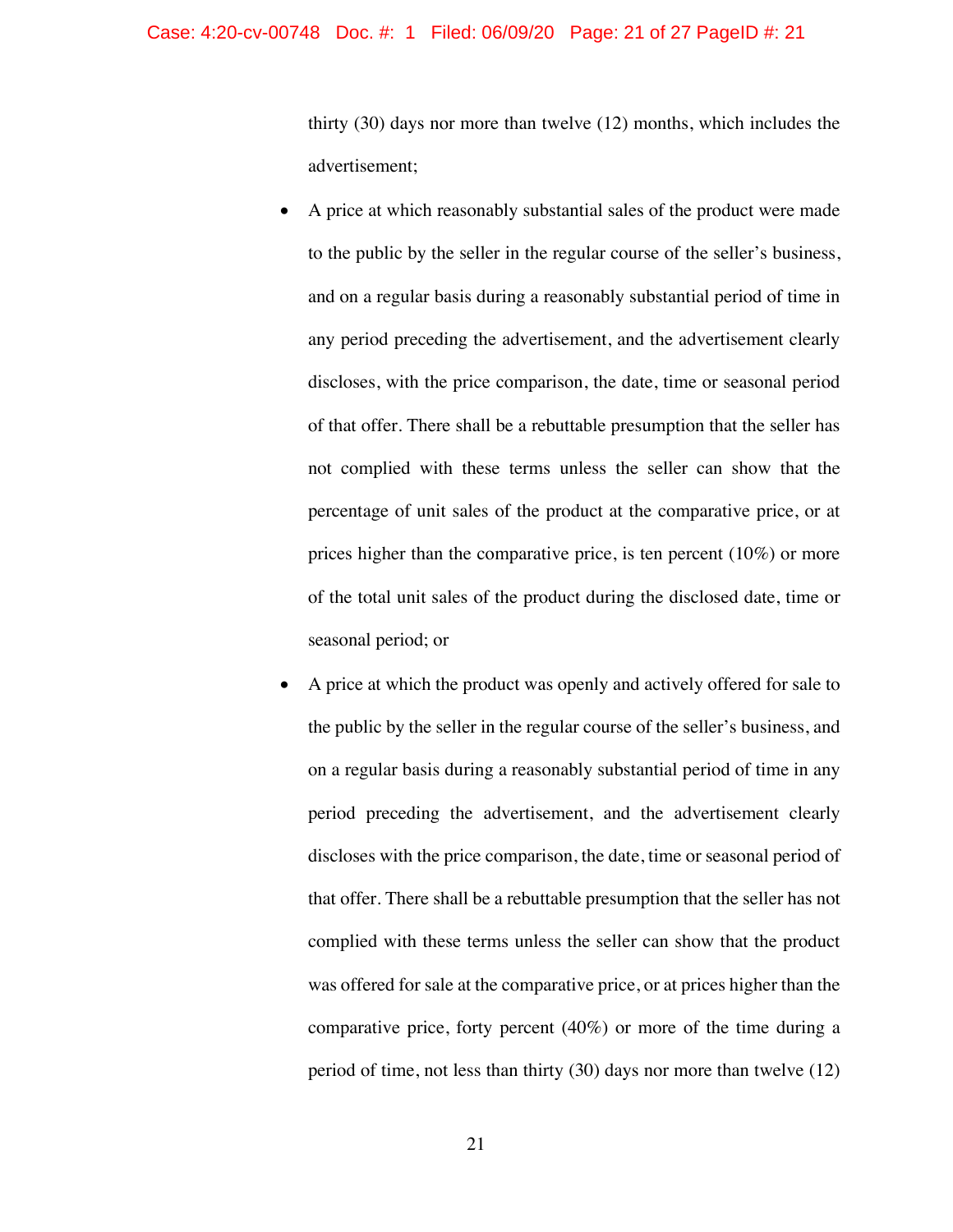### Case: 4:20-cv-00748 Doc. #: 1 Filed: 06/09/20 Page: 22 of 27 PageID #: 22

months, which includes or is included within the disclosed date, time or seasonal period.

15 CSR 60-7.060(2)(B).

57. As alleged herein, Defendants violate 15 CSR 60-7.050 because their advertised price reductions are not from a bona fide regular price that was in effect for the same product immediately prior to the advertisement.

58. Since Defendants do not disclose any alternative basis for their advertised price reductions, the advertised reductions (by default) must be from Defendants' own former prices in compliance with 15 CSR 60-7.060(2). But since they are not, Defendants violate 15 CSR 60- 7.060(8).

59. To the extent Defendants contend that their higher reference prices relate to products offered and sold in their high-end retail stores, Defendants violate 15 CSR 60-7.060(1) and 15 CSR 60-7.060(8) because they do not disclose the basis of their price comparisons and because Defendants fail to disclose that the products sold in their Outlet Stores are of a materially inferior composition, grade or quality, style or design, model, name or brand, kind or variety, from the products sold in Defendants' high-end retail stores.

60. Plaintiff is also entitled to a rebuttable presumption that Defendants violate 15 CSR  $60-7.060(2)(B)$  because they cannot show that they sold at least ten percent (10%) of total unit sales of any product at the higher advertised reference prices, or that they offered such products for sale at the higher advertised reference prices forty percent (40%) or more of the time during a period of time, not less than thirty (30) days nor more than twelve (12) months preceding any advertisement.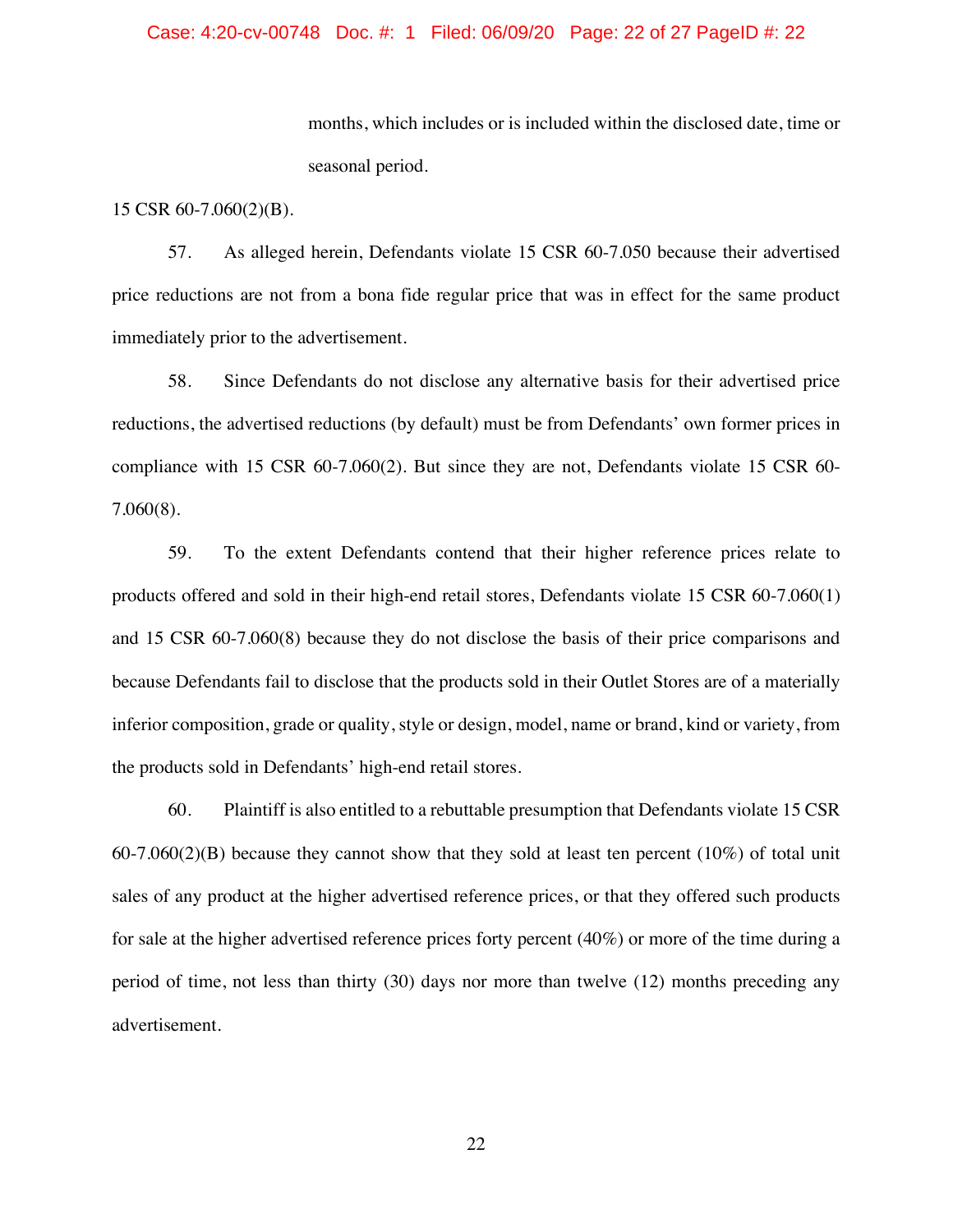#### Case: 4:20-cv-00748 Doc. #: 1 Filed: 06/09/20 Page: 23 of 27 PageID #: 23

61. Finally, Defendants violate 15 CSR 60-7.070 because they do not maintain adequate records that disclose the factual basis for their price comparisons and upon which the validity of their price comparison claims can be established.

62. Any person who purchases or leases merchandise primarily for personal, family or household purposes and thereby suffers an ascertainable loss of money or property, real or personal, as a result of the use or employment by another person of a method, act or practice declared unlawful by Section 407.020, may bring a private civil action to recover actual damages. The court may, in its discretion, award punitive damages and may award to the prevailing party attorneys' fees, based on the amount of time reasonably expended, and may provide such equitable relief as it deems necessary or proper. V.A.M.S. 407.025.

63. As alleged herein, Plaintiff and the Class purchased from Defendants various products for personal, family or household purposes. Defendants falsely advertised that these products could be bought at prices substantially below their normal prices. In reality the discounts were illusory because the higher comparison prices were not bona fide prices in effect immediately prior to the advertised sales and were not prices at which Defendants had recently sold the same or materially similar products in substantial quantities, or prices at which Defendants had recently offered to sell the same or materially similar products for a substantial period of time. Nor were the higher comparison prices reflective of comparable products sold in Defendants' high-end retail stores. Additionally, Defendants have not maintained records showing the validity of their price comparisons as required by the MMPA.

64. By advertising higher comparison prices associated with their superior quality products sold in flagship and high-end retail stores, Defendants represented that Plaintiff and the Class would receive products that had the same composition, grade or quality, style or design,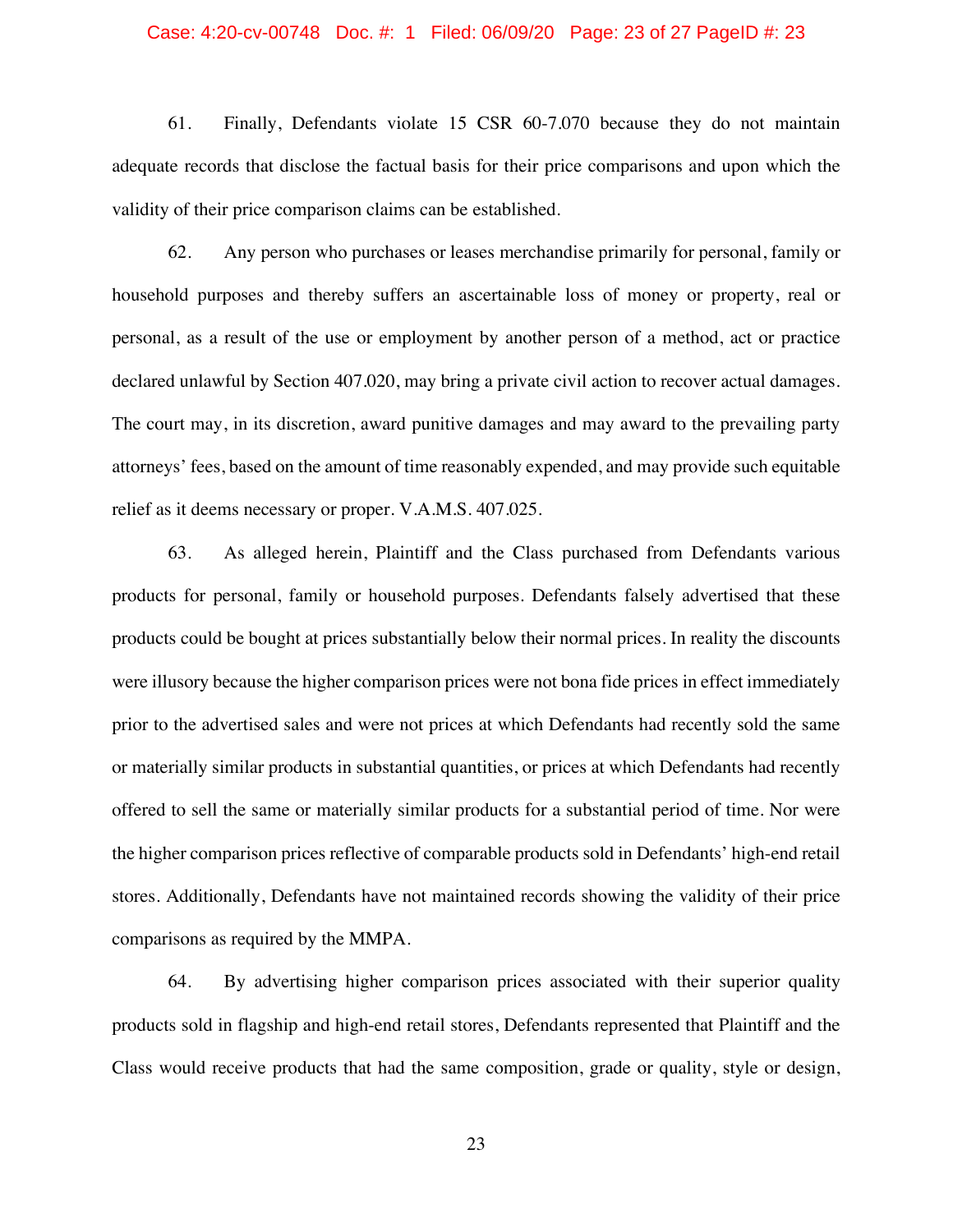#### Case: 4:20-cv-00748 Doc. #: 1 Filed: 06/09/20 Page: 24 of 27 PageID #: 24

model, and value as those products. In reality, Plaintiff and the Class received different items, with different composition, grade or quality, style or design, model, and of lesser value than what Defendants offer and sell in other locations at the higher advertised comparison prices.

65. The acts and practices of Defendants, as alleged herein, were intended to deceive consumers.

66. The acts and practices of Defendants, as alleged herein, caused actual damages to Plaintiff and the Class, who did not receive the benefit of their bargain because the actual market value of the products they received was materially less than the higher value of those products (as reflected in the higher comparison prices) advertised by Defendants. On behalf of herself and the Class, Plaintiff seeks from Defendants benefit of the bargain damages, in addition to punitive damages, interest, attorneys' fees and any and all other relief to which they are entitled.

67. In addition, Plaintiff and the putative Class seek and are entitled to a permanent injunction restraining Defendants from continuing to violate Missouri law through their pricecomparison advertising scheme.

### **COUNT II**

### **Unjust Enrichment**

68. Plaintiff incorporates and realleges each and every preceding paragraph as though fully set forth herein.

69. As a result of Defendants' false price comparison advertising scheme, Defendants were unjustly enriched at the expense of Plaintiff and the Class who did not receive the benefits of the bargain promised by Defendants and who purchased from Defendants more products and/or paid higher prices than they would have absent the scheme.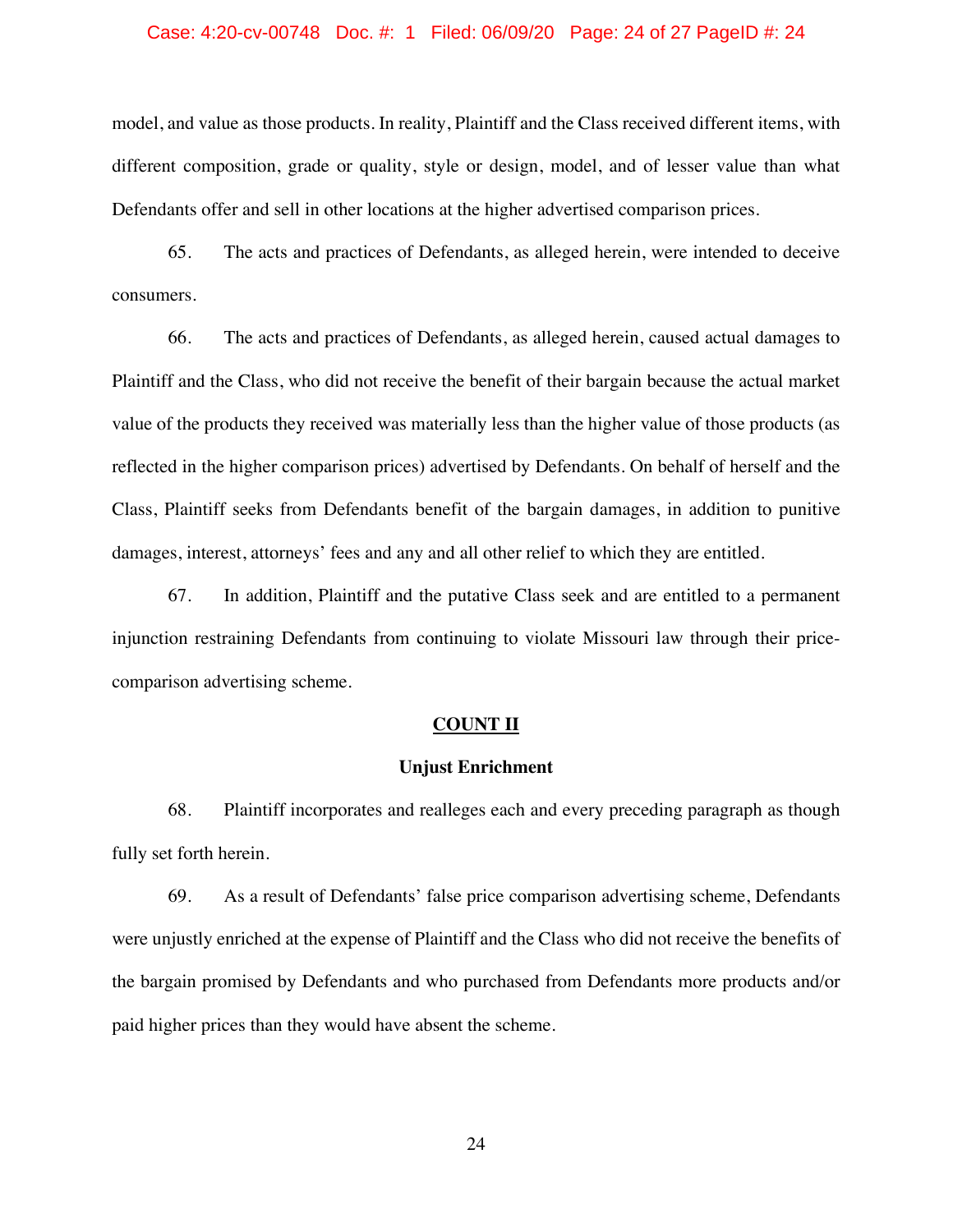#### Case: 4:20-cv-00748 Doc. #: 1 Filed: 06/09/20 Page: 25 of 27 PageID #: 25

70. Defendants intentionally accepted, retained and appreciated the money that Plaintiff and the Class spent purchasing products that were tainted and influenced by the false price comparison advertising scheme.

71. Under the circumstances, it would be against equity and good conscience to permit Defendants to retain the ill-gotten benefits that they received from Plaintiff and the Class in light of the fact that the products that Plaintiff and the Class purchased from Defendants did not have the higher value or worth that Defendants represented they had through their false price comparisons.

### **PRAYER FOR RELIEF**

WHEREFORE, Plaintiff and members of the putative Class pray for judgment against all Defendants as follows:

1. For an order that this action be certified as a class action on behalf of the proposed Class and Plaintiff be appointed as representative of the Class; and

2. For an order and judgment preliminarily and permanently enjoining Defendants from employing, utilizing or otherwise publishing false, untrue, and misleading comparison prices;

3. For an order compelling Defendants to institute policies and procedures which will educate Defendants' employees as to Missouri price-comparison advertising laws and assure that such employees follow the law;

4. For such orders or judgments as the Court may consider necessary to prevent the use or employment of Defendants of any practices which violate Missouri law;

5. For actual damages, measured by the benefit of the bargain that Defendants represented, but which Plaintiff and the Class did not receive;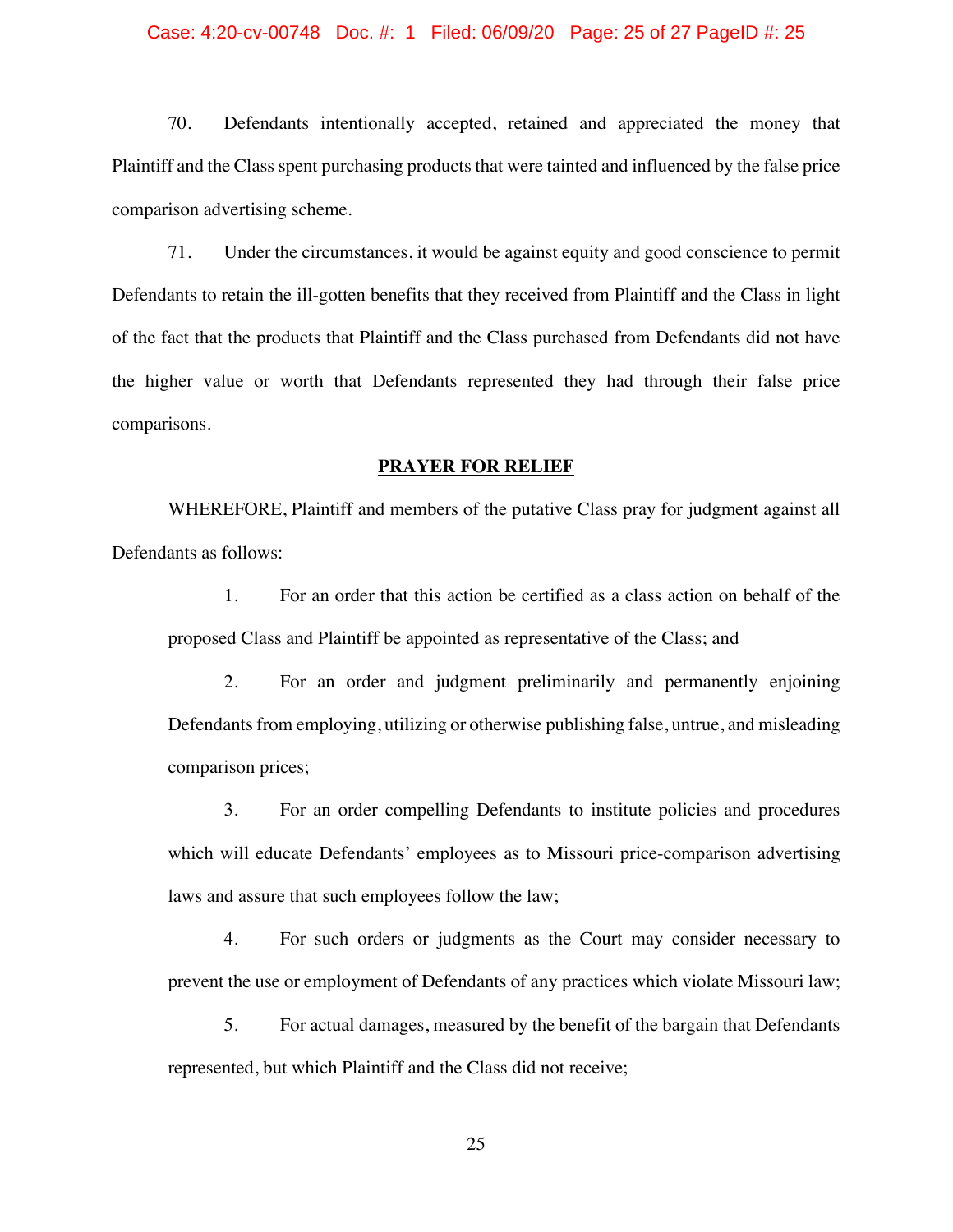# Case: 4:20-cv-00748 Doc. #: 1 Filed: 06/09/20 Page: 26 of 27 PageID #: 26

- 6. For equitable relief, including disgorgement of ill-gotten gains and unjust enrichment obtained by Defendants;
	- 7. For attorneys' fees and costs;
	- 8. For pre-judgment interest;
	- 9. For post-judgment interest; and
	- 10. For such other and further relief as the court may deem proper.